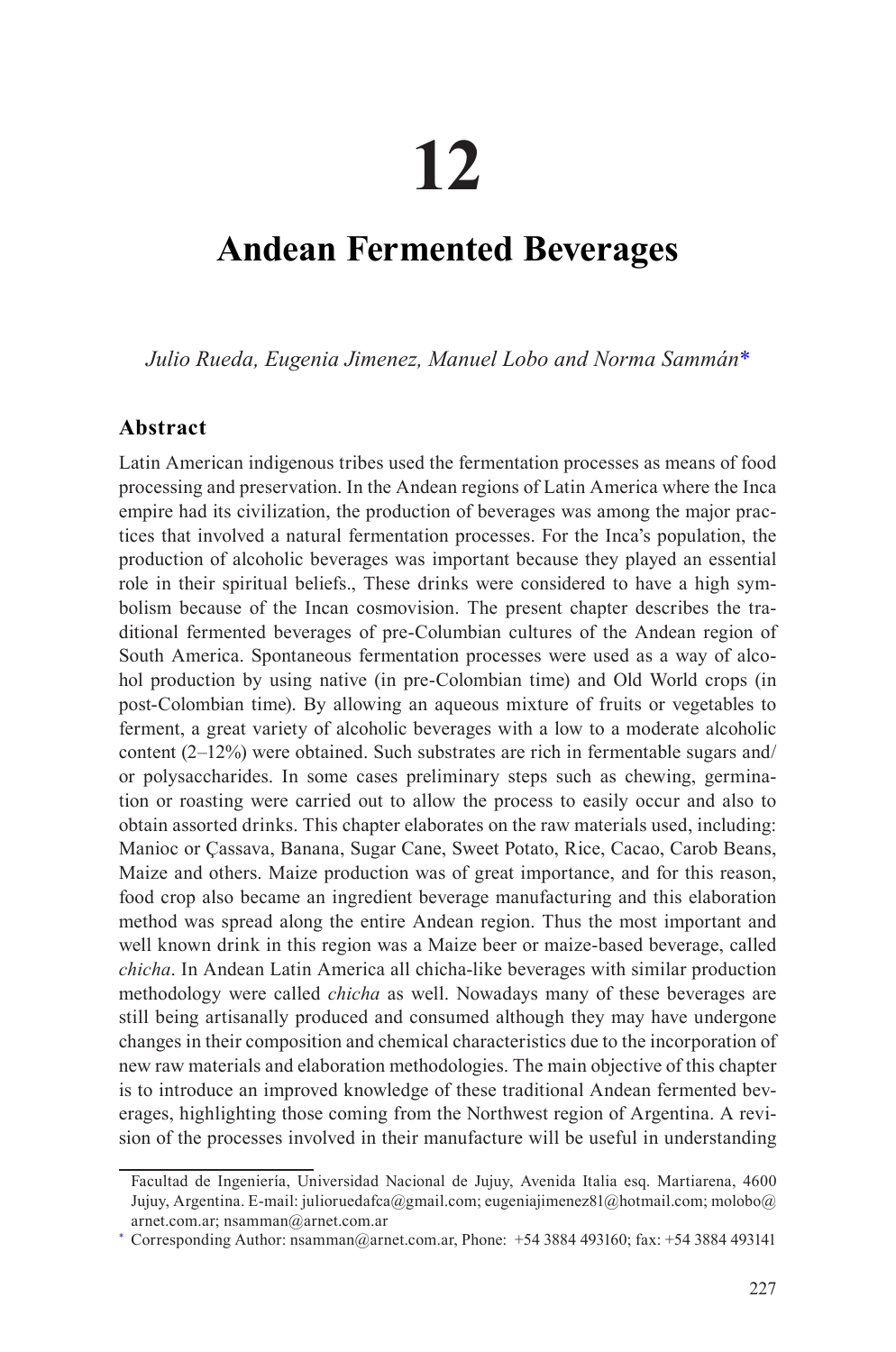biochemical changes associated to the action of native microorganisms on raw materials. Traditional and new technological procedures involved in their manufacture are discussed. By increasing and updating the available knowledge from a technical and scientific point of view it is expected to make a helpful contribution for those who are interested in traditional fermented foods.

# **Introduction**

Food fermentation techniques are one of the oldest methods discovered by humanity for the purpose of food modification and preservation. These techniques probably emerged as a spontaneous phenomenon and were subsequently improved and developed as a complex practice applied by native people to many of the raw materials for food production and preservation. Cheese, bread, wine and beer are some of the oldest fermented food products produced by earlier civilizations and these foods are clear examples of the high grade of development that these techniques reached in the past. These products have also been strongly linked to culture, tradition and to the evolvement of the human race (Battcock and Azam-Ali 1998).

Fermented beverages like beer and wine are evidence of this association as they were very frequently related to power and religious acts. Empires from the cradle of civilizations all over the world like Sumerians, Babylonians and Assyrians in Asia, the Chinese empire in Asia and the Inca and pre Inca civilizations in America have a developed knowledge of brewery techniques. Mead from honey and beer from barley (*Hordeum vulgare* L.) were the most common fermented beverages in the Old World and were the most common fermented beverages and they had their counterparts in the highlands of the Andean mountain range. A considerable variety of drinks were produced from fruits, tubers, seeds, grains and cereals in the fertile valleys of Andean region. Most of these were alcoholic beverages and they played a key role in the organization and expansion of the Inca Empire.

Nowadays, most South American traditional fermented beverages are still artisanally produced. The production process has remained unchanged, but with notable variations in some regions. These modifications are related to the purpose of the drink, the available raw materials, depending on the geographical location, climate conditions and the skills of the people involved in the production of these traditional beverages. Many of these practices have fallen by the wayside and many others have persisted but have changed due to the introduction of food crops from the old world along with modifications introduced by Spaniards. This chapter introduces improved and systematic knowledge of alcoholic fermented beverages from the Andean region which have been in existence since pre Inca and pre Colombian times, with special mention of some from the Northwest region of Argentina. A revision of processes involved in their manufacture will be useful to understand changes associated with the action of native microorganisms on raw materials. Traditional and new technological procedures involved in their manufacture are commented upon. By increasing and updating the available knowledge it is hoped that this will be a helpful contribution for those who are interested in traditional fermented foods from South America.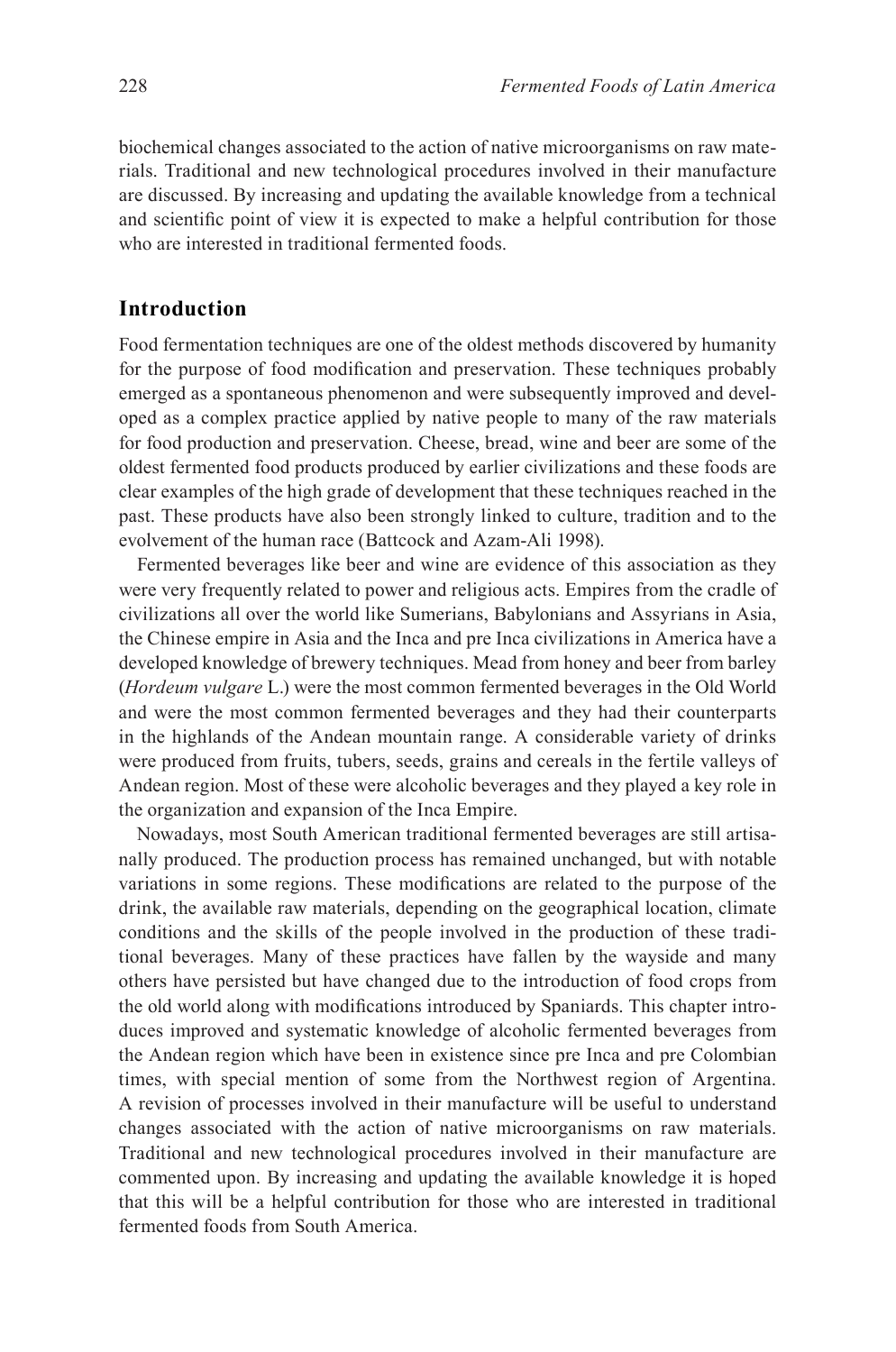#### **Developmnet of Fermented Beverages Production: An Ovwerview**

Fruits and vegetables are thought to be the first foods consumed as fermented products. Early hunter-gatherers could have collected and eaten fresh fruits during times of abundance but they could also have consumed rotten and fermented fruits at times of scarcity. This habit led to a developed taste for certain fermented fruits and also for the alcohol produced by spontaneous fermentation (Battcock and Azam-Ali 1998). China is believed to be the birthplace of fermented vegetables. These food products were prepared by the action of molds such as *Aspergillus* sp. and *Rhizopus* sp*.* to make fermented foods (Battcock and Azam-Ali 1998). This included the development of an amylolysis fermentation method, in which fungi broke down the polysaccharides in rice (*Oryza sativa* L.) and millet (McGovern et al. 2004). Archaeochemical, archaeobotanical, and archaeological evidence support the fact that the preparation of fermented beverages dates back to nearly 9,000 years ago in China (McGovern et al. 2004). There is also reliable information supporting the theory that fermented drinks were being produced over 7,000 years ago in Babylonia (now Republic of Iraq), 5,000 years ago in Egypt, 4,000 years ago in Mexico and 3,500 years ago in Sudan (Dirar 1993; Battcock and Azam-Ali 1998).

Mead, wine and beer were the first alcoholic fermented beverages produced by indigenous people in human history. Production of wine and mead was simple in comparison to beer making. Certainly, mead was the first alcoholic fermented drink because honey (the most antique fermentative substrate) and water were readily available. The process was easily feasible by just allowing a mixture of these ingredients to stand and ferment (Haehn 1956).

Inhabitants of *Mesopotamia* already knew the manufacturing process of beer according to cuneiform findings (2,700 years ago) which clearly describe the process. In the  $5<sup>th</sup>$  century A.D. (1,500 years ago) there existed in Babylonia skilled brewers who prepared malted grains from barley. This process was described on cuneiform inscriptions as follows: barley is soaked, allowed to germinate, dried and ground to obtain flour and make bread which is baked in a clay oven. Separately, a portion of malted grains is dried under the sunlight and milled. Then, the bread together with the malt and water are blended, and allowed to macerate for several days. Finally, a clear liquid is filtered and transferred to pots for the final fermentation. This process was found to be very similar to the elaboration of fermented beverages in Latin American Andean countries.

The literature describes the existence of at least twenty different types of Babylonian beers and an export trade of beer to Egypt. Egyptians implemented the browning techniques for producing a stout or dark beer and they flavored such beers it with fruits. In the  $7<sup>th</sup>$  Century A.D. the Arabs introduced beer to Spain and prepared with malt bread along with the addition of cinnamon (*Cinnamomum verum* J. Presl), rue (*Ruta graveolens* L.) and marjoram (*Origanum majorana* L.). Greeks and Romans had wine as their preferred beverage but during the Germanic expansion, beer became an important beverage in Middle and Western Europe after the Germanic conquest of Greece and Rome 1,600 years ago (Haehn 1956).

The early inhabitants of Latin America had their own brewing techniques. Findings of microscopic archeological remains of starch and phytoliths from maize (*Zea mays* L.) in ancient pottery in Northwest Argentina, reinforces the evidence that brewery practices could have been carried out by South American natives 4,000 years ago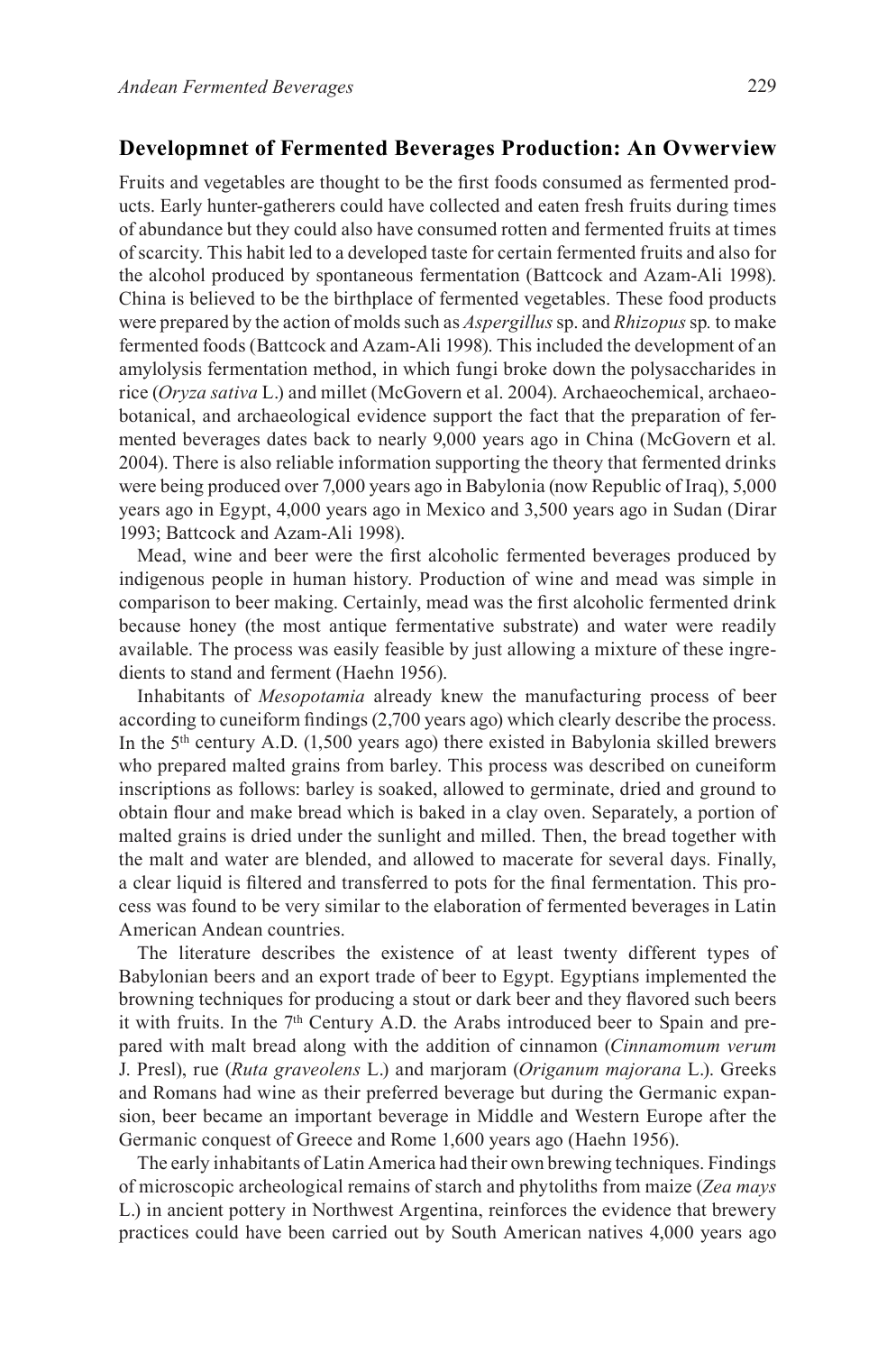(Lantos et al. 2015). Brewing tools and vessels were found on the north coast of Peru where pre Inca civilizations like Moche (1,900 years ago) and Chimu (1,000 years ago) had their empires (Hayashida 2008). There is no accurate data to exactly when fermented drinks began to be produced in Andean Latin American lands but archaeological studies support the theory that even prior to the Inca expansion and establishment in South America, aboriginal peoples from Northwest Argentina already had knowledge of complex processes for the production of drinks in large amounts (Leibowicz, 2013). Identification has been based on the presence of brewing tools and vessels (for milling, cooking, fermentation), by products (e.g., strained mash), and features (e.g., hearths, pits for germinating grain) (Hayashida 2008).

Fermented beverages constituted a fundamental part of indigenous meals, which were produced by native American peoples. With the Incan civilization, technologies such as drying and fermentation achieved a exceptance for food conservation and modification. It is remarkable that these techniques were especially developed in the South American highlands along the Andean mountain range. The Indigenous peoples of South America were skilled farmers and owners of an advanced knowledge in practices for soil cultivation. The aboriginal agricultural systems were noteworthy and allowed them to produce a large quantity of diverse fruits and vegetables which were the main constituents of the Inca diet (Browne 1935).

The production of different meals and dried and fermented products was possible due to the fertile and cultivable soils of the lowlands and highlands of South America, which resulted in the production of an astonishing variety of vegetables. Different varieties of maize and potatoes (*Solanum tuberosum* L.) were domesticated in this region and they became an important staple food along with tubers and other crops such as the now acclaimed quinoa (*Chenopodium quinoa* Willd.) and amaranth (*Amaranthus* spp. L*.*). Such richness in the food crops available resulted in the development of indigenous techniques for food conservation such as the freezing and fermentation.

Fermentation became a complex process that was applied to many vegetables in the Andean lands which in turn led to the manufacture of different fermented beverages in Latin America that received the common or general name of *chicha*. This term in discussed later in this chapter. Andean Aboriginals fermented most of what they grew in the Andes. In the Andean regions of Latin America that were ruled by the Inca Empire, the manufacturing of beverages was among the main practices involving spontaneous or wild fermentation processes. The production of alcoholic drinks played an important role in their spiritual beliefs and they were considered to have a level of high symbolism because of the Incan beliefs. The spontaneous fermentation was used as a mean of alcohol production on the basis of native (in pre Colombian times) and Old World crops (during post Colombian times). In certain cases this process was refined and became a complex technique. These processes led to the obtainment of alcoholic beverages with a low to moderate alcoholic content (2–12%). Substrates rich in sugar and/or starch such as manioc or cassava (*Manihot esculenta* Crantz), banana (*Musa paradisiaca* L.), sugar cane (*Saccharum officinarum* L.), sweet potato (*Ipomoea batatas* (L.) Lam.), rice, cacao carob beans (*Theobroma cacao* L.) and maize were and are still being used for the elaboration of traditional fermented beverages. In some cases, preliminary steps such as chewing, germination or roasting can be carried out to allow the processes to occur easily and to create assorted drinks. Considering that maize production was of great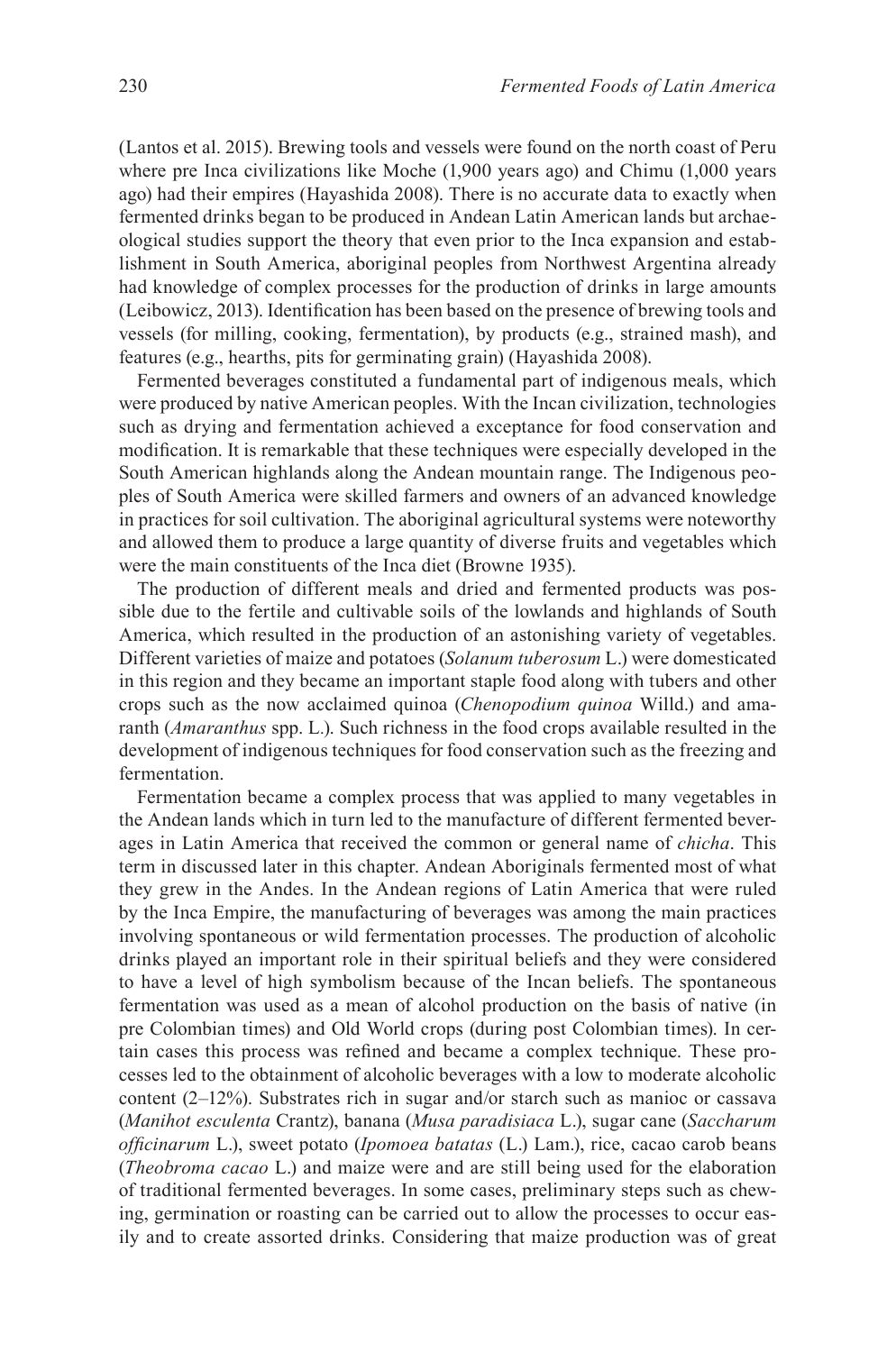importance, this food crop also gained importance due to the fact it was the main ingredient in beverage manufacturing. Along the Andean Region the most important and well known drink was produced: *maize chicha*. There existed other chicha-like beverages in Andean Latin America whose production processes followed a similar methodology and they also received the same name.

Indigenous fermented beverages played key roles in human culture towards the development of fermentation technologies. These products were always considered to be healthy because of their nutritional values and sensorial attributes. They helped in the establishment of agriculture and food processing techniques (McGovern et al. 2004). These indigenous technologies have passed from parents to progeny for thousands of years and they are still in use. Certainly, some fermented products and practices not only survived the passage of time but were also tested for different conditions and changes in the region they belong to (Battcock and Azam-Ali 1998).

# **Vegetable Material Employed For Fermented Beverages Production in Andean Latin America**

Beverages from Andean Latin America were prepared from a considerable variety of edible fruits and vegetables. Alcoholic drinks could be obtained from roots, tubers, seeds, fruits, leaves and even animal body parts, in a few cases (León and Hare 2008). Watery vegetables and fruits served as main substrates in the lowlands of Andean countries due to their proximity with the Amazonian jungle. Cereals, Andean crops, grains and seeds were used in the highlands. Spanish colonizers introduced new food crops to Latin America which were also included in the production of fermented beverages. The diversity of drinks found in Latin America is also attributed to the different ways of preparation and the intended purposes for which it is to be used, since meals were considered foods to feed the body and soul.

Aboriginal peoples from Andean Latin America take advantage of the broad biodiversity of edible food plants available in Andean lands for the production of alcoholic beverages. In the highlands, grains and tubers were used while in the tropical Andean regions sugary fruits and starchy tubers were added to common preparations.

The variety of beverages was immense, though the most popular was an alcoholic drink made on the basis of *Jora*, germinated or sprouted maize. There is another important drink called *masato,* prepared from vegetables, such as the tuber cassava. This beverage is well known in tropical areas and in low-lying regions of Andean countries where the growing of this tuber is feasible. This was the first drink that the Spaniards learnt about from the Andean tribes after arriving in Latin America. Fermented beverages in Andean Latin America were commonly prepared from cereal-like grains such as quinoa and kañiwa (*Chenopodium pallidicaule* Aellen.). Fruits from *molle* (*Schinus molle* L.) and *algarrobo* (*Prosopis* sp. L.) trees were employed for the production of fermented and non-fermented drinks, especially in the southern countries of the Andean region. The tuber oca (*Oxalis tuberose* Molina) was also an ingredient in the manufacturing of chicha. Another well-known beverage was one made with peanuts (*Arachis hypogaea* L.) and it was probably the second most important beverage after maize beer. In the tropical Andes fermented beverages included mainly apples (*Malus domestica* Borkh.), loquat (*Eriobotrya japonica*  (Thunb.) Lindl.), pineapple (*Ananas comosus* (L.) Merr.) and cactus pear (*Opuntia* sp. Mill.,) among others (de Leon Pinelo 1636).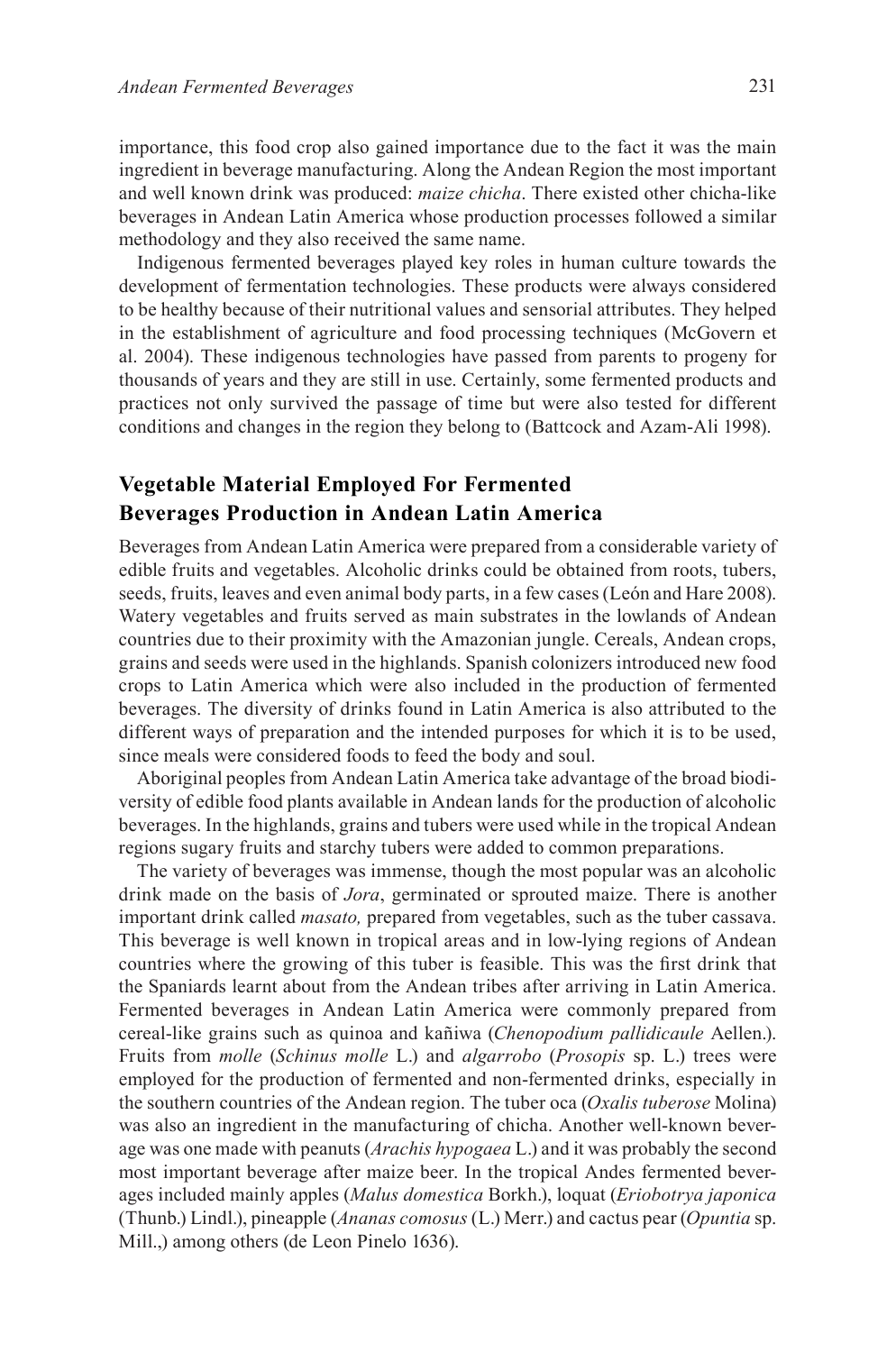The Spanish arrival in America brought several plant materials that were incorporated later in the traditional production methodologies along with the native Andean crops. Most of the new ingredients for drinks were almost all spices such as cloves (*Syzygium aromaticum* (L.) Merr & Perry), cinnamon, citrus (*Citrus* L.), anise and sugar cane, among others. Additionally, cereals like wheat (*Triticum* L.), rice and barley were incorporated passively, but Andean crops already had a strong tradition of use. Sugar cane became an important ingredient in the production of several fermented beverages since it allowed to produce sweet drinks and permitted the production of highly alcoholic drinks and to accelerate the process of fermentation. *Panela* is a solid bar of unrefined sugar cane and can be found in the literature of fermented beverages production with Spanish names like *rapadura*, *chancaca*, *papelon* or *piloncillo*. Nowadays, the production of Andean drinks includes traditional ingredients from Andean America and those that were introduced from the Old World.

#### **Diversity of Beverages in Andean Lands**

As previously mentioned, the Spanish term *chicha* is a general name given to traditional or aboriginal Andean Latin American beverages. These may be alcoholic or non-alcoholic drinks. In most cases this term is associated with the popular maize beer which was found to be the most important alcoholic beverage of the region, since pre Inca times and even after the Spanish conquest. The production process of South America´s beer is reviewed and discussed in the coming sections of this chapter. *Aloja* was another term for beverages used in Latin America and they were normally prepared from fruits. *Aloja* was the common name of certain beverages ranging from non-alcoholic to mildly alcoholic. In northern South America and Andean deserts of Peru this term especially alludes to the beverage made from *algarroba* or *molle* fruits. Comparatively, *aloja* does not have a complex production process and it requires few ingredients and less time in processing. It is a weak drink; chicha, on the other hand, needs more preparation time, more ingredients and entails a complex process for its manufacture. Chicha can be thick in consistency, but still aqueous. This generalization needs to be taken as a general concept since in Latin American fermented beverages were and are still being produced in similar ways.

Native people in Andean countries prepared a beverage based on the bright red or pink fruits from a Peruvian native tree called molle*.* This tree is an evergreen, and tolerant of the dryness which is endemic in the arid zones from the northern South America to the central Argentinian and Chilean deserts. The beverage prepared with molle fruits was simple and only fruits and water were necessary. It was described as "sweet, agreeable and excellent in the treatment of oedema". For the production of this drink around 250 g of fresh seeds yielded 20 L of *chicha de molle* (Goldstein and Coleman 2004)*.* Technically*,* fruits of *Schinus molle* are drupes and are ready for chicha production when the resin pockets are fleshy and sweet due to the high level of concentrated sugars. For preparing the beverage, the fruits are boiled with water in a ceramic pot for about half an hour. Cinnamon sticks and cloves are added to flavoring the water. Then the clay pot containing the water is removed from the heat. This decoction will have turned sweet but once cooled, some tablespoons of sugarcane can be added. The overnight mixture is strained through a sieve into a ceramic pot. The pot is covered with a wet cloth and the liquid The pot is covered with a wet cloth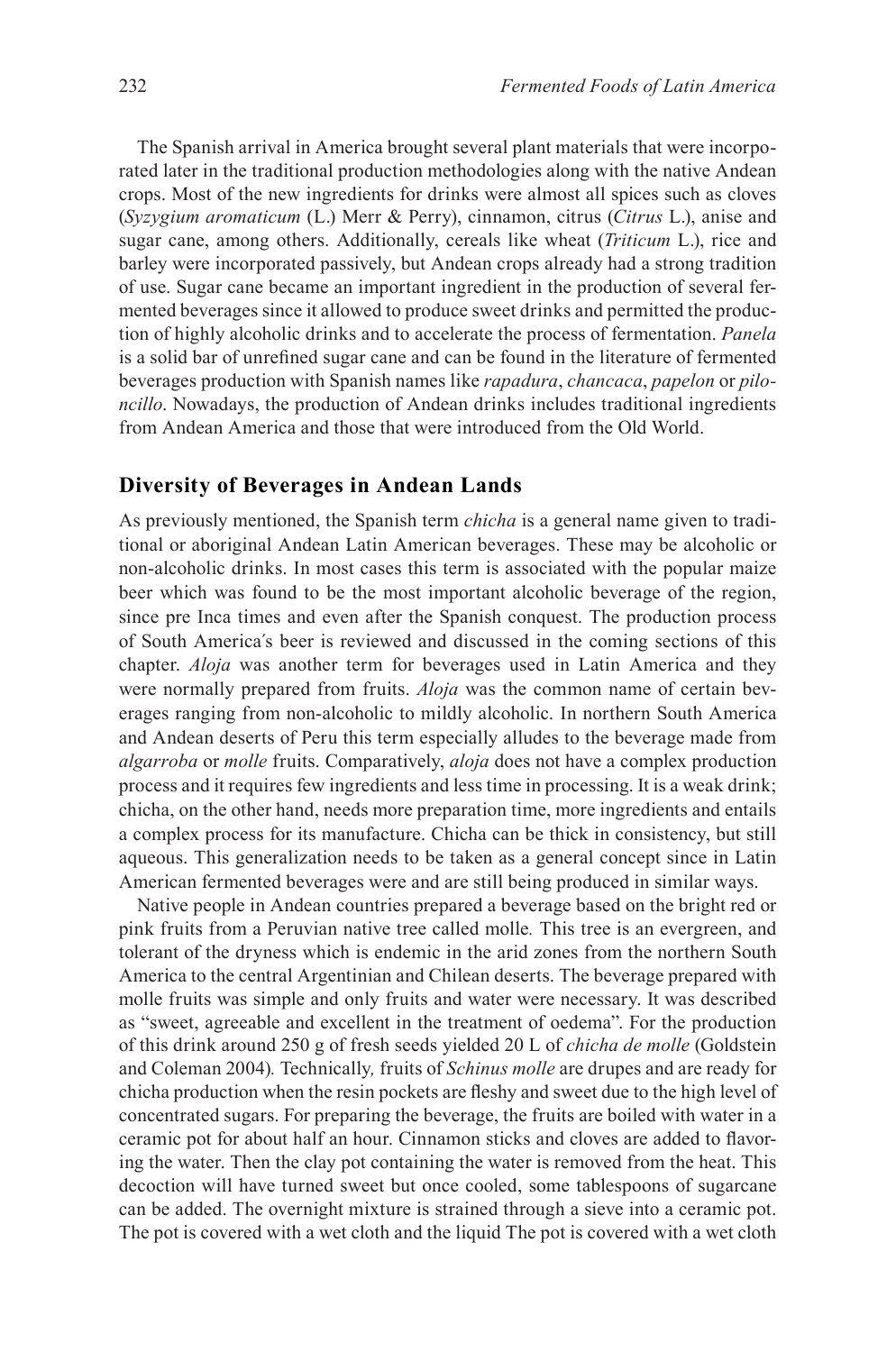and the liquid is allowed to ferment for 10 days in a cool and shaded room (Goldstein and Coleman 2004; de Leon Pinelo 1693).

In Peru another chicha is prepared with assorted fruits. This drink includeds apples, loquat, pineapple, cactus pear and others. It was only considered a refreshing drink if it was not fermented. The preparation of this drink is made from fruits and also included rice, grated potatoes and carrots (*Daucus carota* L.), black grapes (*Vitis* L.), sugar cane, loquat and pineapple husks. All these ingredients were grated and well mixed. The mixture was then allowed to macerate for about 20 days and an acidic, slightly sweet liquid was obtained through straining the mixture through a sieve. This sweet liquid could be consumed immediately or an alcoholic version could be obtained through fermenting the drink for an additional number of days. At certain intervals, unrefined sugar cane was added until the drink reached the desirable alcoholic content (León and Hare 2008)

Chicha de manguey or chicha de cabuya a beverage made from *manguey* (*Agave americana* L.) and produced from the sap of manguey*.* To produce this drink a stalk of this plant is perforated and the draining liquid was collected and allowed to ferment spontaneously, it was normally consumed without the fermentation step; in certain cases the sap could be boiled prior to drinking. This beverage was regarded as having medical attributes. In Mexico this beverage was called *Pulque* (de Leon Pinelo 1636).

Peanuts were also employed by the native Andean peoples to prepare a beverage called *chicha de mani* which was quite popular. In its original version, this beverage was prepared only with peanuts, but after the Spanish conquest more ingredients such as rice, sesame seeds (*Sesamum indicum* L.), cinnamon, anise, cloves and digestive or aromatic herbs were added to the traditional recipe*.* To prepare this drink, peanuts were roasted and ground. Then, the spices were boiled in water and the peanut flour was added. This mixture was simmered and the decoction obtained was cooled. The broth obtained was allowed to sediment, the fermentation was spontaneous and it could take up to three or four days. It was rich in fat from the peanuts (de Leon Pinelo 1636).

In the Andean highlands, ground barley was also employed to obtain a fermented beverage. To prepare this alcoholic drink barley flour was browned and then boiled in water, was cooled and allowed to ferment. Sediment from other *chichas* was used as a starter culture to provide yeasts to the new drink and thus, accelerate the process.

Cassava was also used for the elaboration of a non-alcoholic beverage, a popular drink in the Amazonia region called *massato*, which was different from the alcoholic version. Cassava roots were peeled, washed and cut. It was parboiled in water and more water and honey were added. It was consumed as a refreshing beverage (de Leon Pinelo 1636).

Indigenous peoples in Latin America had no written language before the Spaniards arrival to South America. *Quechua* and *Aimara* were the most important and widespread spoken dialects and fermented beverages were named with different terms aside from *chicha.* In manuscripts of Spanish explorers the voices *aqa*, *acca* or *akka*  referred to the fermented beverages of indigenous peoples and their pronunciation belongs to the *Quechua* language. In a similar way the voice *kufa* was attributed to the *Aimara* language (Nicholson 1960; Gastineau et al. 1979).

After the Spaniards arrived and colonized the region from Central to South America fermented beverages were collectively named as *chicha.* Some theories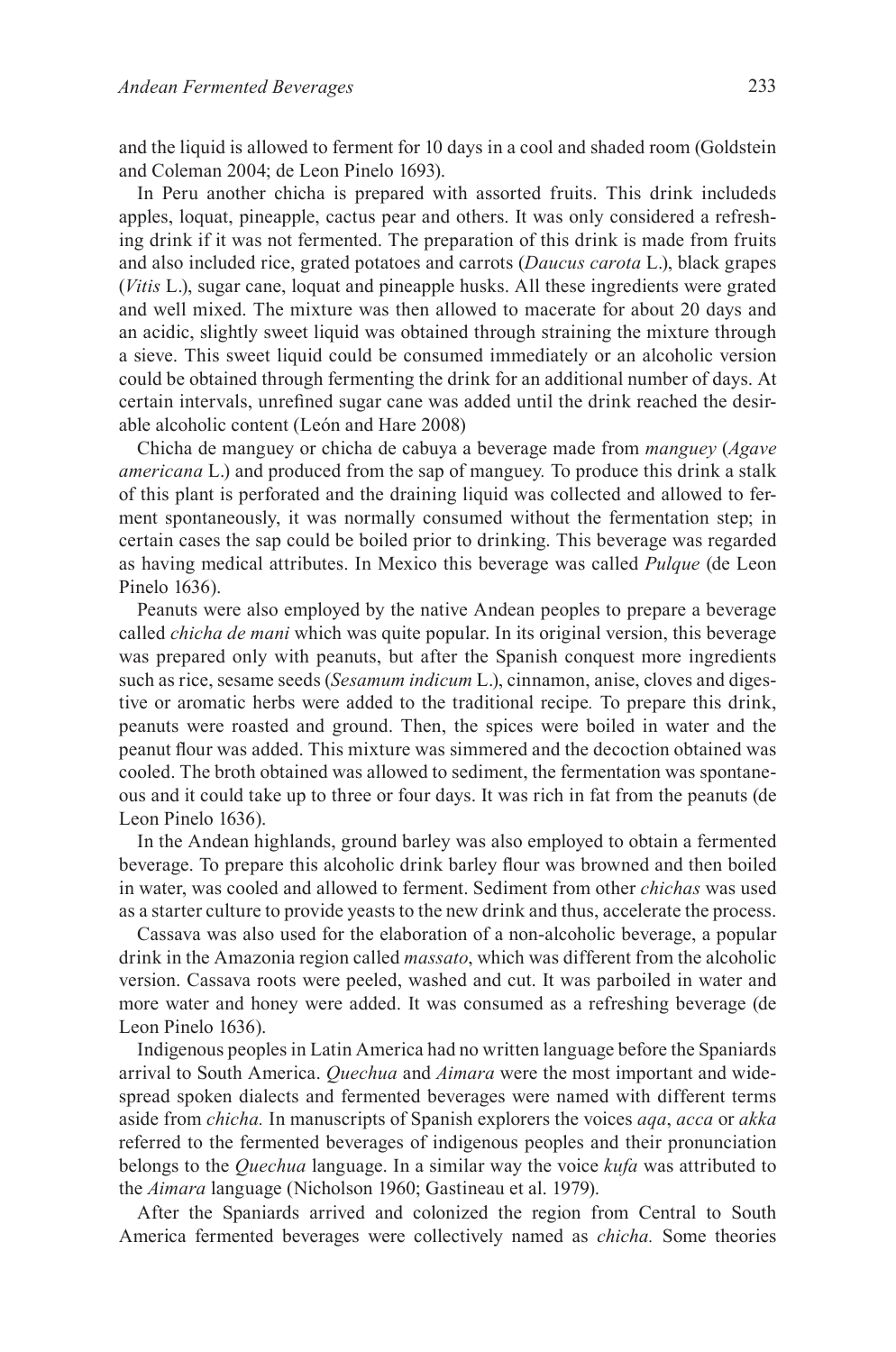claim the explorers named the beverage *chicha* as an abbreviation of the expression *chicha co-pa*, in which the part *chichah* means maize, and *co-pah* means drink (Pardo and Pizarro 2005). Another hypothesis about the origin and meaning of the word *chicha* refers to the preparation of this beverage. Thus, the name *chichia-tl* could mean "to ferment" and "water" and another interpretation says that *chichial* means "with saliva" (Nicholson 1960). The Spanish advance towards South America spread the name *chicha* which replaced local denominations and even the aboriginal terms of *mudai* and *palcu* for Chilean fermented beverages which were falling into disuse*.* Thus, the term *chicha* was assigned to every fermented beverage prepared in a similar way, but became popular and assigned to the *chicha* made from maize and cassava which were heavy and popular drinks. The Spaniard word *aloja* was attributed also to fermented and non-fermented beverages prepared mostly from fruits, (*algarrobo* mainly) and with a weaker consistency (Pardo and Pizarro 2005; León and Hare 2008).

# **The South American Beer: The Manufacturing of** *Chicha De Maiz*

The manufacturing of maize beer is a long-lasting and complex process that requires several steps and days to obtain the alcoholic beverage. It is not a single-step spontaneous fermentation but involves the degradation and consecutive extraction of starch and sugars, which are then worked on separately and reunited again in the last step. The production of chicha also results in the acquisition of several edible by-products. Some of these are very useful and appreciated because of their nutritive value. While some products are employed for animal feeding, others can still be used to obtain other beverages which may be alcoholic or non-alcoholic (Cutler and Cardenas 1947). The [Fig. 12.1](#page--1-0) shows the production procedure for *chicha de maiz* in the Northwest Argentina.

The first stage for this procedure is the selection of the maize kernels. The quality and variety of maize beers depends on several factors among which the maize cultivar employed in production is one of the most important. Traditionally, this step was carried out by women skilled in the production of chicha which are known as *chicheras.* Several versions of *chicha* can be obtained according to the variety of maize utilized in the production of this drink. Since in the Andean region many cultivars of maize can be grown, a considerable diversity of maize beers can be produced.

Rigid kernels from a local variety of maize called *quellu sara* were used to produce an alcoholic drink in Peru. The cultivar *kulli* which had a deep purple colour was employed to elaborate a dark chicha. Another chicha was prepared with leadencoloured grains from the variety *oqe* (León and Hare 2008). Bolivian *chicheras* preferred kernels from the *chuspillo* cultivar to prepare their alcoholic drink. This variety is cultivated with the only purpose of beer production because it is very sweet and with a many-rowed cob. The *kulli* cultivar is also used in Bolivia for the production of a burgundy coloured chicha. The kernels of this maize are appreciated for their colour, which can vary from reddish to a dark purple and they have a high content of anthocyanins (Cutler and Cardenas 1947). In the north of Argentina two local varieties are utilized in the production of chicha: *maíz criollo* and *maíz abajeño*  (Otero and Cremonte 2009).

Once the maize kernels were selected they can be treated in different ways (grinding, browning, sprouting, etc.) and thus, even more varieties of maize chicha can be produced.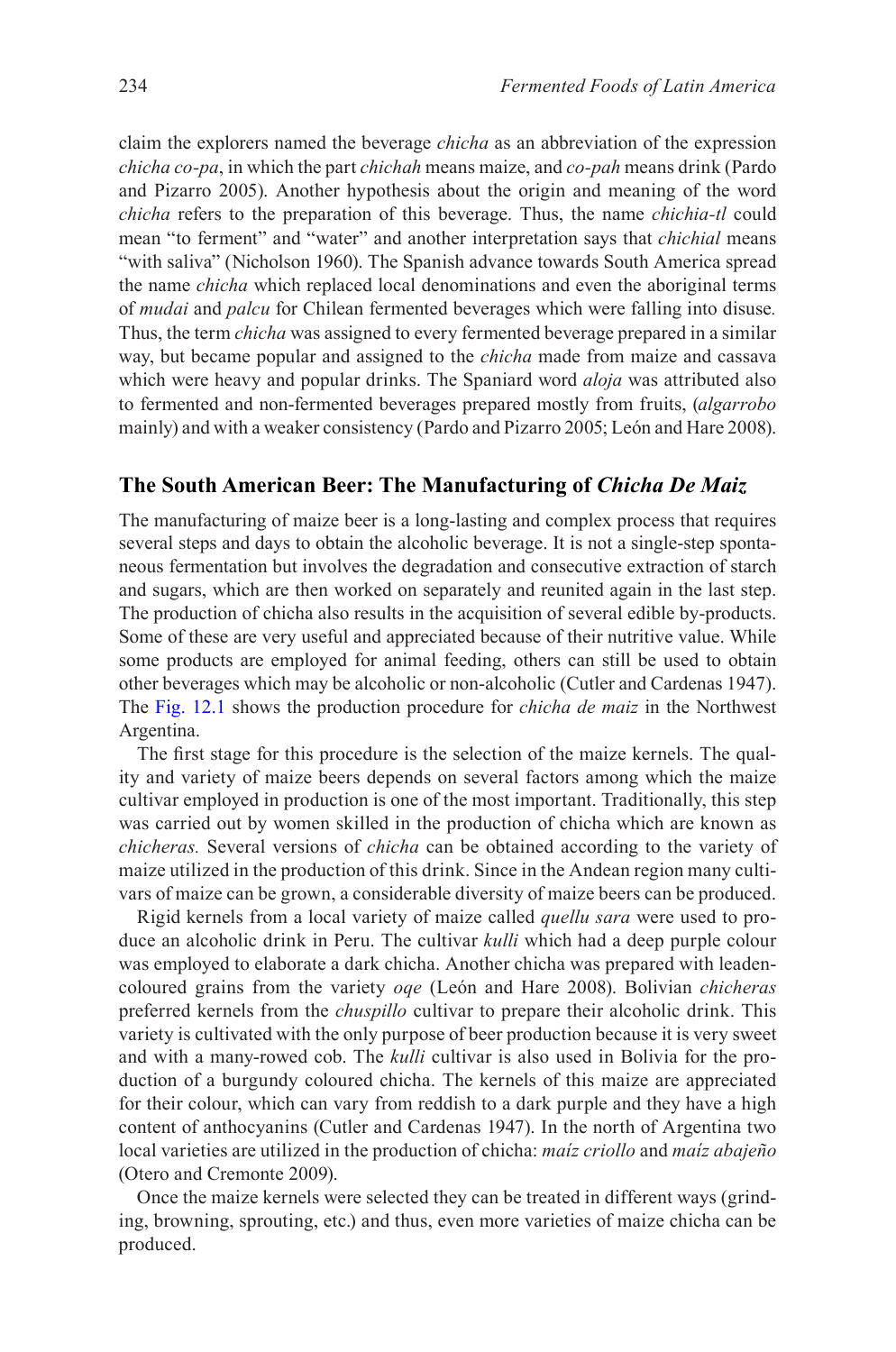

**FIGURE 12.1** Flow Chart of *chicha de maiz* making in the northwest Argentina. This procedure is the confluent of both Spaniards and indigenous cultures.

At the beginning of the process maize kernels can be malted, browned and even chewed (with a previous slow baking). Some of these steps are preliminary to obtaining a flour (León and Hare 2008).

Malted cereals have been traditionally used in beer manufacturing because they have a high content of enzymes for starch degradation and hydrolysis into fermentable sugars. Malt does have a good enzymatic activity and can still be useful if even more starchy cereals are added (Ward 1989). In the Andean highlands of Peru malted kernels of maize were called *Jora* or *sora* and the beverage produced with the malted grains of maize was called *chicha de Jora* or *chicha de sora*. The germination is interrupted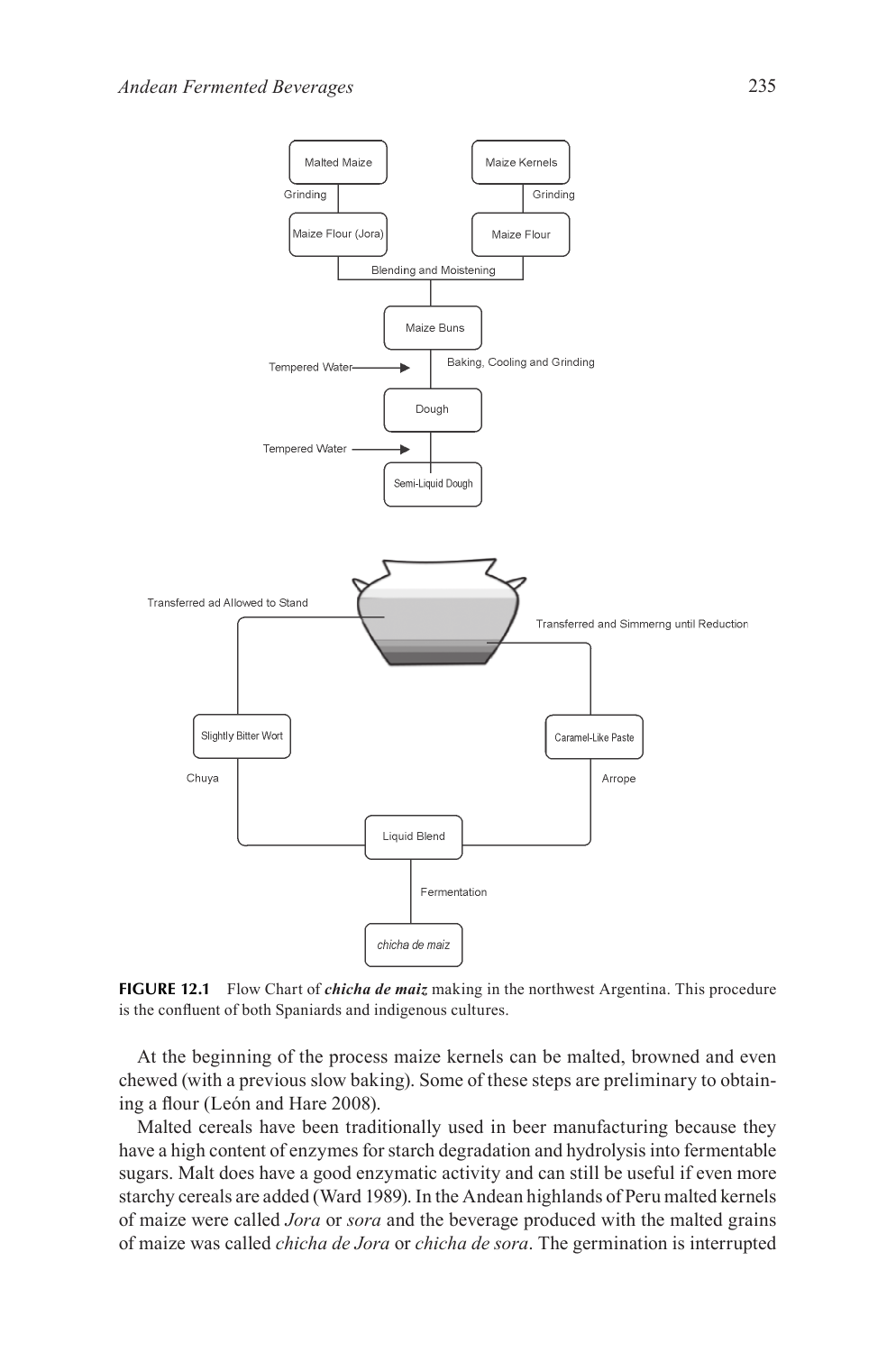when the radicle reaches approximately 2.5 cm in length (León and Hare 2008; Cutler and Cardenas 1947). The flour obtained after grinding this maize is called *pachuccho* and is sold in some markets. It can be stored for six months (Nicholson 1960). In Bolivia, both the germinated maize kernels and the flour obtained are called *huiñapu* or *wiñapu*. The enzyme α-amylase is synthesized during germination or malting which produces the hydrolysis of starch by breaking the α-1,4 glycosidic bonds. Another enzyme, the β-amylase, is already preformed in the kernel before the sprouting and contributes to the degradation of maltose into single units of glucose. The resultant hydrolysis products of starch are sugars like maltose and glucose which are available for subsequent fermentation (Bewlyseed 2001; Biazus et al 2009).

The browning technique in maize kernels produces a partial release of single sugars from starch (Tonroy and Perry 1975). Additionally, this reduces the level of toxic and anti-nutritional compounds such as the hydroxycinnamic acid and tannins present in maize (Ayatse et al. 1983).

The practice of chewing/salivating and spitting out food as a preliminary step in the production of beer was very common among Latin American brewers. In the Andean highlands this custom was called *mukeado* and the alcoholic drink obtained through this tradition received the name *chicha mukeada.* The purpose of chewing and/or salivating maize kernels or maize flour was to produce a partial hydrolysis of carbohydrates. This action was attributed to the amylase enzyme found in saliva. Currently, the chewing practice has fallen into disuse but it is still implemented by minor Andean tribes. In the following sections, viewpoints on this ancestral practice are given. Nowadays, *chicha* tend to be prepared from a dough from maize flour instead of *mukeado* or the chewing of kernels. The dough mentioned is called *moyapo* and the chicha produced by using this substrate is known as *chicha de masa*  (Otero and Cremonte 2009).

The next step after the selection and treatment of maize kernels is the grinding for the production of maize flour. In ancient times a half-moon shaped stone over a flat stone were used as a mortar and was employed for the grinding and the production of maize flour (Cutler and Cardenas 1947). Nowadays, this method may be still in use but mechanical or electrical mills are the most widespread devices used to grind the grain (Otero and Cremonte 2009). Some *chicheras* do not ground the grains until they are reduced to a fine powder or flour, instead they grind the kernels into small particles of maize. They argue that *chicha* will be clear and more palatable with this degree of grinding (de Mayolo 1981).

In order to elaborate *chicha de masa,* a firm dough is prepared with at least two varieties of flour and the addition of previously boiled water. Then, the dough is baked in a clay oven at a high temperature (Otero and Cremonte 2009), during this process starch is partially hydrolyzed. The reducing sugars produced take part in the Maillard and browning reactions. The browning phenomenon is important because it induces changes in colour, flavour and in the nutritive value of baked food products (Purlis 2010). Maize flour has been characterized as having a high reactivity toward the Maillard reaction and to the formation of favourable compounds (Rufian-Henares et al. 2009). This step is important in the manufacture of *chicha de masa* because it initiates the desirable compounds in flavour and colour. The Maillard reaction is responsible for the typical brown colour of chicha (Elizaquivel et al. 2015).

After the obtention of a baked bun, the next step is the extraction of fermentable substrates. The extraction of carbohydrates is carried out in special ceramic potteries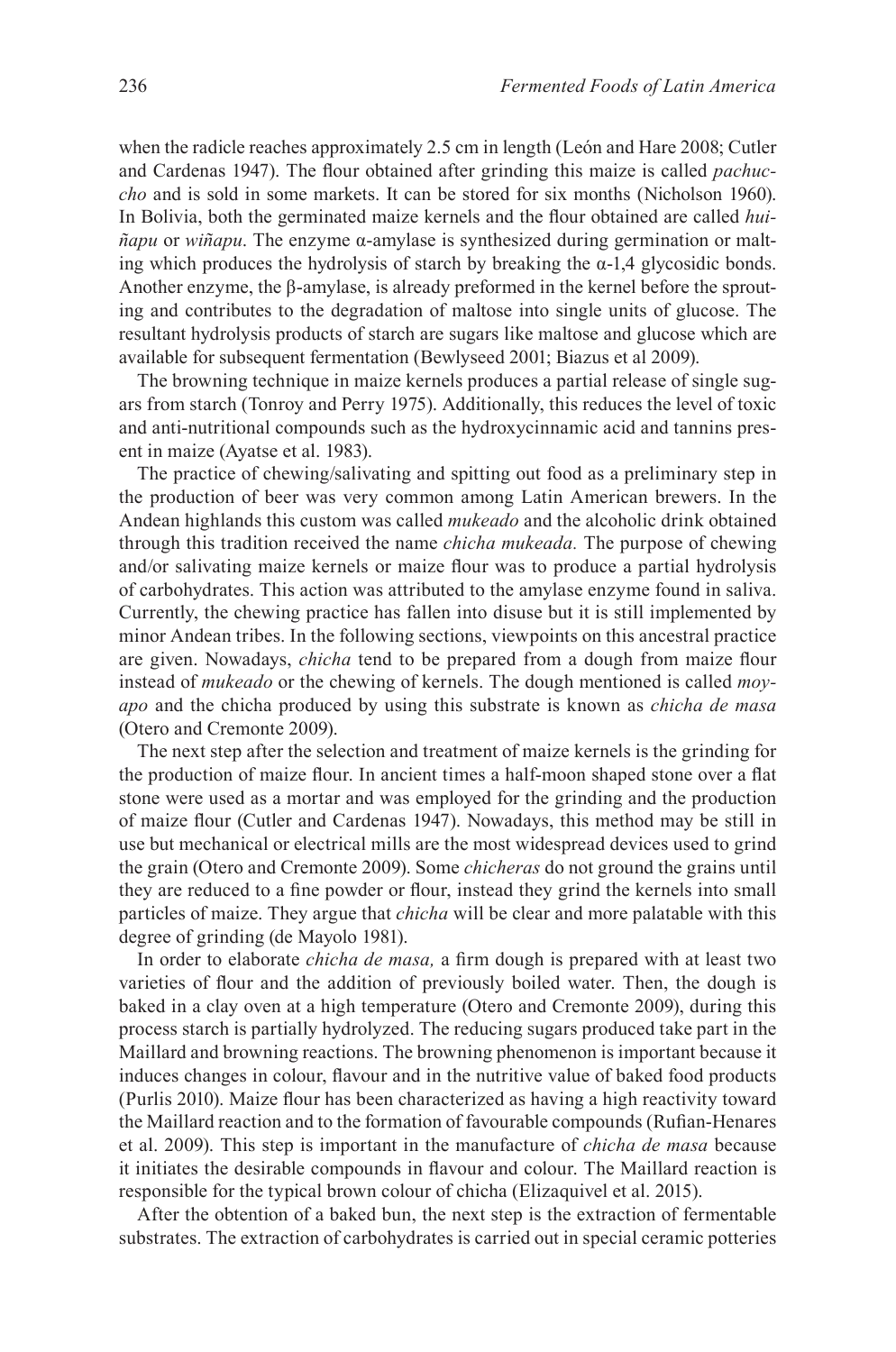([Fig. 12.2](#page--1-0)). Carbohydrates and others nutrients become soluble by macerating the cooked maize bread in water in a clay pot called *virque* (Fig 12.2A). This stage can be performed by different methods including the soaking of the bread, by decoction or by combining both methods (Ward 1989). Preliminary, the baked dough can be dis aggregated by hands or ground (Otero and Cremonte 2009).

The soaking step needs warm or tempered water  $(70 °C)$  that has been previously boiled. Boiling water is not used since it produces an undesirable viscous paste (Cutler and Cardenas 1947), additionally, water at the boiling temperature inativates the amylolytic enzymes. Temperatures between 63–65 ºC are favourable for the activation of enzymes found in cereals and for starch degradation (Ward 1989). The substrate in maceration is continuously stirred with a large wood spoon ([Fig. 12.2B](#page--1-0)) until a homogeneous slurry is obtained. Then the semi-liquid preparation is allowed to decant for few hours after which a multilayer wort can be noted. The disposition of these layers inside the *virque* is due to differences in density, solubility and grinding level of the initial substrate compounds ([Fig. 12.1](#page--1-0)). Each layer has utility and none of these are discarded. Two layers are the most important for the production of chicha. One is the maize wort, locally known as *chuya* and the other is a jelly-like layer called *arrope* which is composed mainly of starch and a minor portion of single sugars. Each of these two layers is transferred into separate clay pots and given a different treatment after which they will be blended again to form the *chicha*. First, the upper layer *chuya* is transferred to a narrow-mouth ceramic vessel or *cántaro chichero* ([Fig. 12.2C\)](#page--1-0) and is allowed to stand for the duration of three or four days until it becomes acid (Otero and Cremonte 2009). In some cases this maize wort can be boiled for about three hours and then is cooled (Cutler and Cardenas 1947). In this vessel the lactic acid fermentation is carried out and the pH value drops up to 3.7; this step, the wort acidification, is optional and some brewers may not allow the wort to become acidic (Cutler and Cardenas 1947; Elazequivel et al. 2015). On the other hand, the jelly-like layer called *arrope* is placed in a wide-mouthed pot or *olla arropera* ([Fig. 12.2D\)](#page--1-0) and boiled down until it becomes thick and with a caramel-like or brown colour. At this point a two-fold increase in starch, maltose, sucrose and glucose occurs (Elazequivel et al 2015). Finally, the two most important components of *chicha de masa* are blended. The naturally acidified wort and the caramel-like paste of starch are mixed at different proportions to turn from a weak to highly alcoholic *chicha.* Immediately after the two layers are blended, *chicha* starts to bubble and when this phenomenon ceases the production gas declines and the process is considered to be complete (Cutler and Cardenas 1947). As the environmental temperature may vary according to the geographical region and season, the time of fermentation may also vary. In some circumstances, the fermentation is completed in just one or two days (Cutler and Cardenas 1947) or it can last up to one month or more (León and Hare 2008). This last stage of the process is called *the maturing of chicha*. If it is necessary to accelerate the process, sugar cane bars (locally know as *chancaca* or *panela*) can be added to the vessel pot or hot coals can be placed under the ceramic vessel to warm up the fermentation. Thus, sucrose and warmth will help the yeasts to start the fermentation and the production of alcohol.

The final pH of this fermented beverage has been recorded as 3.5 (Elazequivel et al. 2015) and the alcoholic content of the *chicha de masa* can reach values of 4–6% (Aguado et al. 2006). This amount varies amongst the diversity of *chichas* found in the Andean lands from 2% in a weak chicha up to 12%. The average percentage of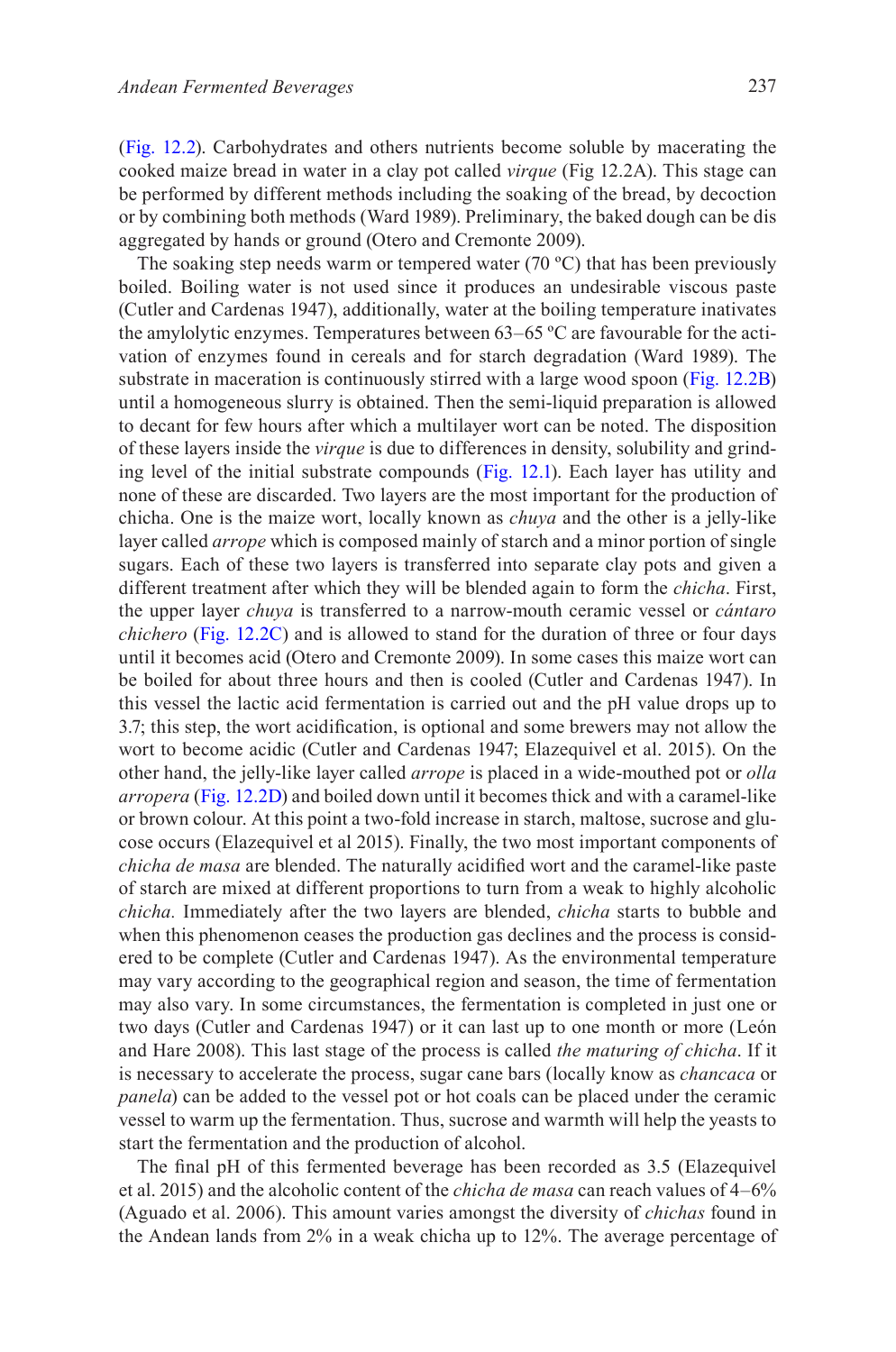alcohol for *chichas* prepared in Cochabamba in Bolivia has been recorded as 5% or less. A well made *chicha* is an attractive drink, clear in color, effervescent and similar in taste to cider. According to Antunez de Mayolo (1981) a half-cup of a heady *chicha* is enough to produce exhilarating effects.



**Figure 12.2** Chicha pottery employed in Northwestern Argentina. A: *virque*; B: *large wood spoon*; C: *cántaro chichero*; D: *olla arropera*.

In certain cases, superficial foam taken from a mature *chicha* or the sediment inside the vessel is used to accelerate the process of fermentation in a new *chicha*. Both, the superficial foam and the remnant sediment, are rich in yeasts and can be used in the produccion of maize bread. The yeasts with a high capacity of ethanol production (15–22 ºGL) ascend to the top layer in the pot and can be separated with the foam. In turn, yeasts with a moderate capacity of alcohol production (8–15 ºGL) descend to the bottom layer of the vessel (Ward 1989). It is well known that even the yeasts found in the pores of ceramic vessels were enough to initiate the process of fermentation with no addition of foam or sediment (Cutler and Cardenas 1947).

# **Microbial fermentation in Indigenous Beverages**

Indigenous fermented food products are the result of fermentative processes that might be carried out by the microorganisms already present in the raw material that allows the fermentation to begin spontaneously, or it can be induced by the inoculation of starter cultures taken from previous traditional fermented foods or drinks. Normally, these fermented products are produced by more than one type of autochthonous microorganisms, that work together or in a sequenced mode leading to what is known as the microbial succession.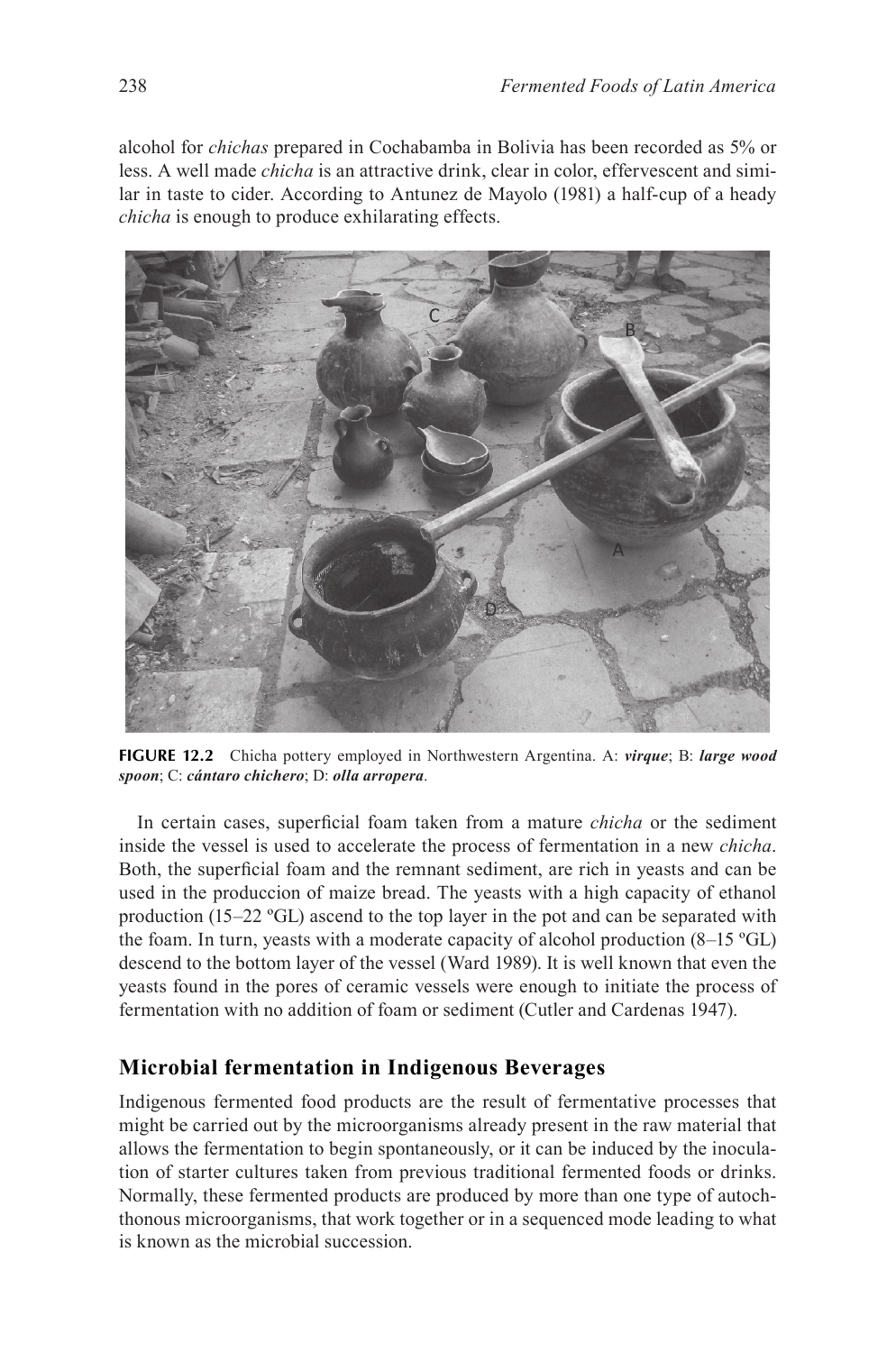The first species of microorganisms that colonize the substrate grow until they are self-inhibited by their own by-products. At this point, other organisms present begin to get active until they cannot tolerate the new environmental conditions created by their own metabolism. Bacteria will initiate the work and yeasts will continue until molds take over the substrate, but normally molds do not play a significant role in the desirable fermentation of fruit and vegetable products. The genera *Leuconostoc* and *Streptococcus* grow first and ferment the substrate at an increased rate to other close related species. Often, these genera are the first group of bacteria to colonize a substrate of fermented fruits and vegetables (Battcock and Azam-Ali 1998).

Many Latin American fermented beverages have been characterized as having a sour, spicy and sweet taste with a low to moderate alcoholic content and this is the result of two main types of fermentation: the one that produces the acidic taste because of the action of lactic acid bacteria (LAB) and the other that produces alcohol. Ethyl alcohol is produced mostly by yeasts of the genus *Saccharomyces*, particularly *Saccharomyces cerevisiae* and it also can be produced in small amounts by some LAB. If present, some *Acetobacter* species can synthesize acetic acid from ethanol oxidation. These main products of the microbial metabolism are produced on the basis of available simple sugars (Battcock and Azam-Ali 1998).

A common factor in the production of most fermented beverages is the use of yeasts to convert sugars into ethanol. Approximately, 96% of the fermentation is carried out by strains of *Saccharomyces cerevisiae* or related species. Ethyl alcohol is synthesized through the Embden-Meyerhof-Parnas pathway (EMP) by which the piruvate produced through glycosylation is metabolized into acetaldehyde and ethanol. The global reaction is:

Glucose + 2 ADP 
$$
\rightarrow
$$
 2 Ethanol + 2 CO<sub>2</sub> + 2 ATP

During the process of beer manufacturing yeasts metabolize sucrose, fructose, maltose and maltotriose, in this order. Sucrose is hydrolyzed by a microbial extracellular invertase. Maltose and maltotriose are hydrolyzed inside the yeast by the enzyme α-glucosidase. Most of *Saccharomyces* strains are unable to hydrolyze starch and dextrin. For this reason, the use of starchy raw materials requires the action of enzymes like  $\alpha$  and  $\beta$ –amylases found in malt or produced during malting. Many strains of *Saccharomyces cerevisiae* can produce ethanol up to 12–14%. At these high values of alcoholic content the rate of growth is strongly affected and the process of ethanol production is inhibited by itself. Often, values of pH between 3.0 and 6.0 are favourable for the growing of yeasts and for the fermentative process. At pH values lower than 3.0 the growing rate decreases remarkably. Temperatures between 15 ºC and 35 ºC increase the rate of fermentation and the level of compounds like glycerol, acetone, acetaldehyde, pyruvate and ketoglutarate in the wort (Ward 1989).

### **The Role of Saliva in the Production of Andean Drinks**

The chewing practice was a common tradition of Inca and pre-Inca civilizations for the production of foods. It was performed for the production of natural sweeteners from maize stalks. Maize stalks were chewed for a time and the resultant mixture of sap with saliva inside the mouth was spat out to produce a sweetener (Gade 1975; Browne 1935). Peruvian brewers chewed cassava as a preliminary step in the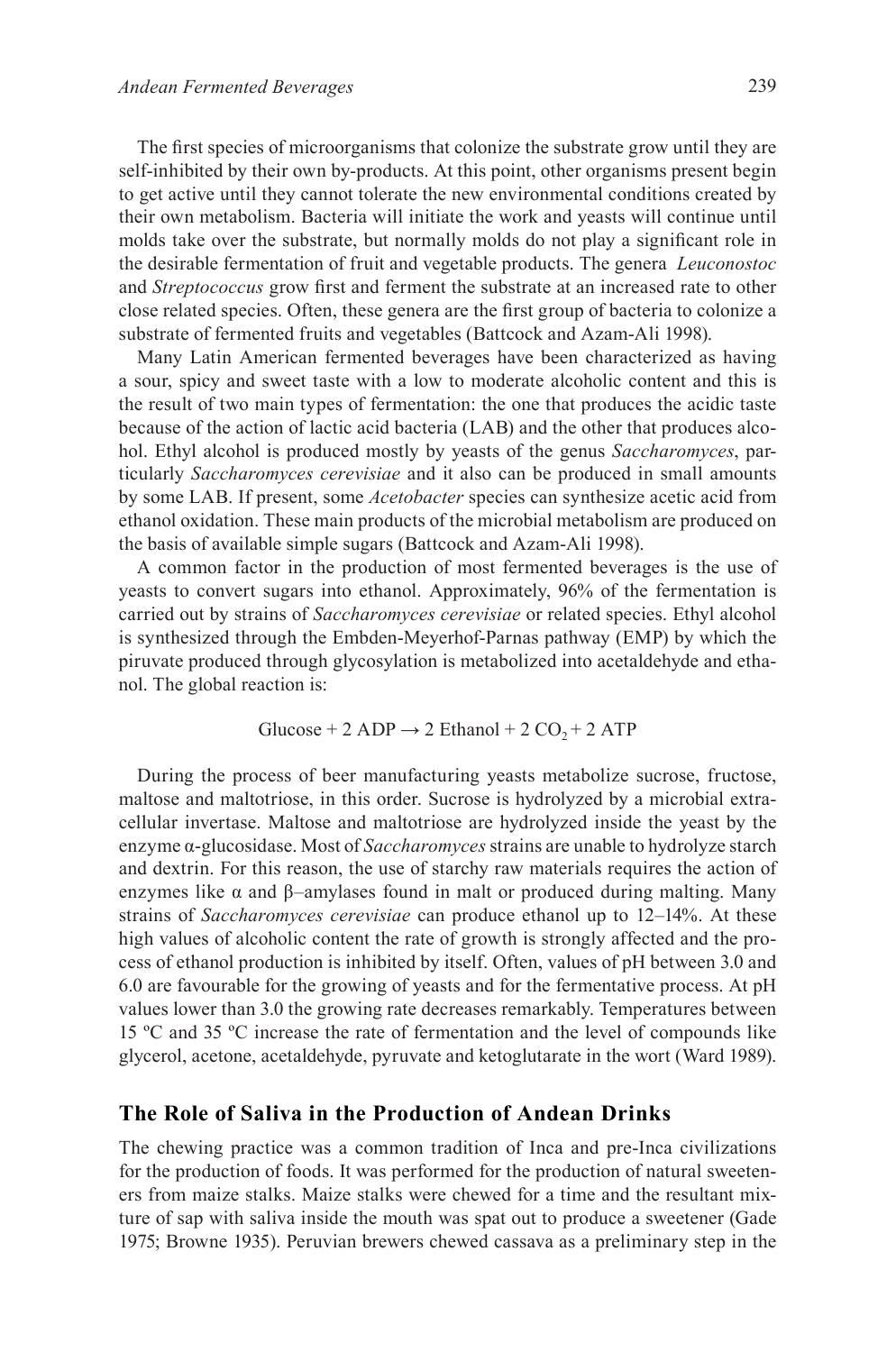production of the beverage *masato* (de Leon Pinelo 1636). The chewing of maize was a common practice of Andean and Amazonian tribes of South America. Indeed, it was a paid activity when large amounts of *chicha* were necessary to be produced for feasts and religious acts (León and Hare 2008).

The custom of chewing roots, fruits and grains for the production of fermented beverages was a widespread technique among the indigenous peoples from the Andes. Explorers found this method being practiced in both small tribes and in more structured communities. Several edible vegetables were chewed for the production of fermented beverages in South America. Maize was the most important food crop chewed in the highlands of Peru, cassava in the lowlands of Ecuador, cassava and maize in central Brazil, maize and sweet potato in the Brazilian coast, carobs from *algarroba* and *tusca* (*Acacia aroma* Hook. & Arn*.*) and fruits from *chañar* (*Geoffroea decorticans* (Gillies ex Hook. & Arn.) Burkart), in the semi-arid lowlands of Bolivia, Paraguay and Argentina. This practice is well described by Culter and Cardenas 1947 and, in the authors opinion the teeth played a minor role in this practice. The researchers, in their study of chicha-making in Bolivia, describe the process as follows: Once the maize flour is obtained from ground kernels a small portion is moistened with water and rolled into a medium–sized ball which is placed into the mouth. The flour ball is kept inside the mouth and is thoroughly worked with saliva until a uniform paste is formed. After this, the salivated paste in moved forward with the tongue and taken out of the mouth with the fingers. The salivated flour ball is called *muko* and can be dried under the sunlight and stored. The production of *muko* and *chicha mukeada* was abolished by Spaniards because they considered this practice to be unacceptable (León and Hare 2008).

Culter and Cardenas (1947) preferred to call this technique salivation instead of mastication or chewing because they considered these last terms should be used only when fibrous vegetables such as algarroba carobs, cassava or sweet potatoes were employed in the production of fermented beverages and the fibrous pulp needs to be disaggregated to produce the drink.

This quirky methodology, which was a distinctive feature of Andean tribes, was supposed to help the fermentation process. It was believed that the action of saliva is to produce a partial hydrolysis of carbohydrates found in starchy vegetables through the salivary amylase enzyme, but according to Pedersen et al (2002), this enzyme has an important but minor role in the gastrointestinal digestion because of its low concentration in saliva.

### **The Microbial Succession in Chicha**

Indigenous beverages are a varied group of traditional fermented foods that still need a deep and comprehensive study of their microbial ecosystems. There are few studies accurately describing the microbiomes present in these indigenous foods. The microbial composition is the result of different factors such as the autochthonous microorganisms present on raw materials, the environmental microorganisms, human mediated factors and the ancestral practices which have led to the local domestication of certain microorganisms.

While most studies on the microbial composition of traditional drinks relied on the traditional culture method of the final products (Cox et al. 1987), recent studies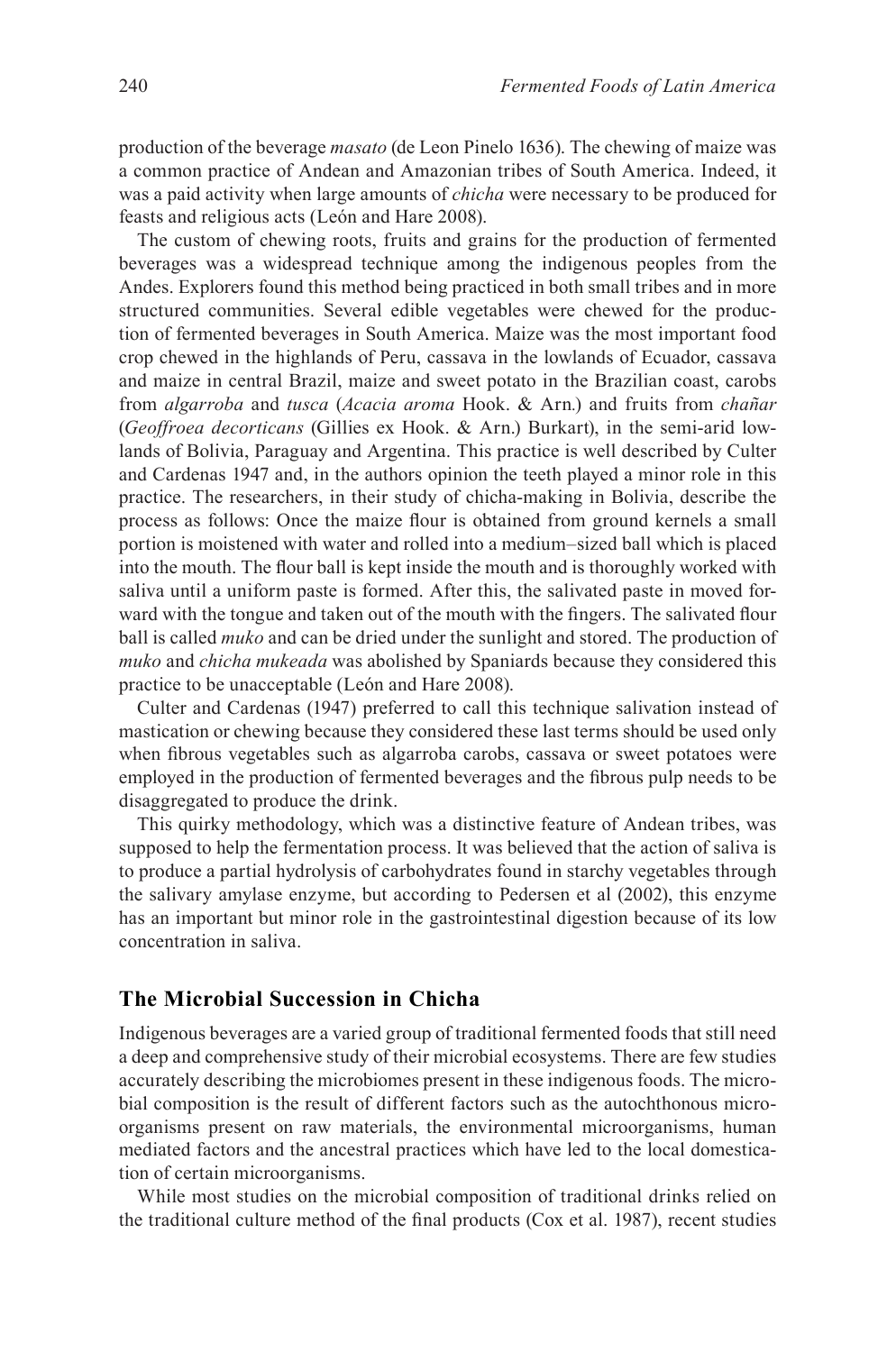have adopted a methodology based on the study of each step in the production of fermented drinks. The study of microbial changes with a stage by stage methodology has resulted in the knowledge of common patterns of fermentation along the procedure to produce indigenous drinks.

Maize chicha was studied by Eliazequível et al. (2015) at different stages of production for the evolution of LAB. At the beginning, plate counts for lactic acid bacteria (LAB) were recorded to be of  $10^{4}$ – $10^{6}$  colony forming units (CFU)  $g^{-1}$  in flour and 108 during the buns making. Since maize chicha was produced by procedures that included cooking or baking, most of the initial microbial community was lost at this stage. Hence, the remaining microorganisms in the substrate, the environmental microorganisms and human factors played an important role in the reconstitution of the microbial ecosystem. After this reconstitution, the acid fermentation began and counts for LAB rose up to values of  $10^9$  CFU g<sup>-1</sup>. Some LAB produced small amounts of ethanol, but the main production was carried out by the yeasts that initiated the second phase in this fermentation. Thus, the level of LAB decreases again  $(10<sup>3</sup>-10<sup>5</sup>)$ CFU per mL) due to the inhibition caused mainly by ethanol, the production of lactic acid  $(2.0-4.5 \text{ g\%})$  and the reduction in available single sugars.

The fermentative phase that produces alcohol involves the metabolism of yeasts. Lopez-Arboleda et al. (2010), by using PCR-restriction fragment length polymorphism (RFLP) it was found that the most abundant species in maize chicha were *Sacharomyces cerevisiae* (15%), *Pichia guilliermondii* (18%) and *Candida tropicalis* (18%). Before the fermentative phase, isolates belonged to the species *Candida tropicalis, Pichia guilliermondii* and *Pichia kluyveri.* When the production of alcohol and carbon dioxide took place, these species along with *Pichia fermentans*, *Sacharomyces cerevisiae* and *Hanseniaspora gulliermondi* metabolized sugars to produce more alcohol. After the bubbling phase, yeasts found were *Candida tropicalis*, *Sacharomyces cerevisiae*, *Pichia fermentans* and *Hanseniaspora gulliermondi*.

The bacterial diversity associated with acid fermentation has been investigated by Elizaquível et al. (2015) in maize *chicha* in Northwest Argentina. Pyro-sequencing methodology was able to detect a higher number of species than those found by traditional culture methods. Species from the genera *Enterococcus*, *Lactococcus*, *Streptococcus*, *Weissella*, *Leuconostoc* and *Lactobacillus* were the most predominant in maize *chichas*. The genus *Lactobacillus* was found as the group with high diversity in species, while the genera *Enterococcus* and *Leuconostoc* were the second group in importance.

In samples of chicha from one village the diversity of species included mainly *Lactobacillus plantarum, Lactobacillus rossiae*, *Leuconostoc lactis* and *Weissella viridescens*. On the other hand, samples from the village at a distance of five kilometers away from the first evidenced the presence of species like *Enterococcus hirae*, *Enterococcus faecium, Leuconostoc mesenteroides* and *Weissella confusa* as being predominant. The microbial ecosystem of chicha from both villages at a very close distance was different. Similar conclusion was reached by Colehour et al. (2014), who found that there existed differences in the microbiome associated to cassava chicha from different villages, even in those that were separated by short geographical distances. Both authors attributed this difference in genera of LAB to the elaboration procedure and human mediated factors, since the same beverages were prepared in a similar way but with slight variations.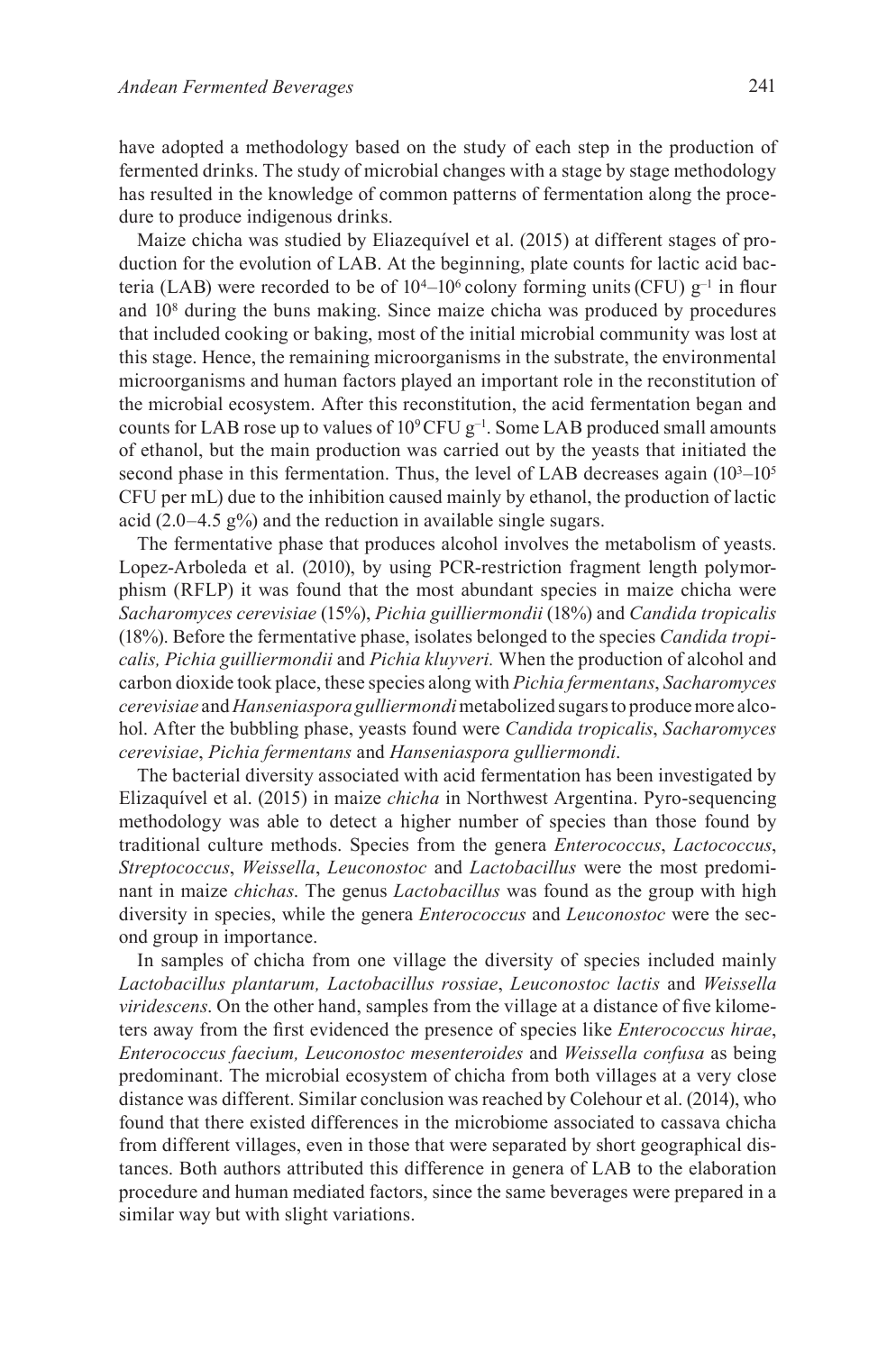#### **Benefitial Aspects Related to Andean Fermented Beverages**

Many indigenous fermented beverages are still poorly studied and they are thought to own beneficial properties, which have not been deeply studied from a scientific point of view (Marsh et al. 2014). This is the case of many fermented drinks from Latin America which lack of factual information about the beneficial properties attributed to its consumption. Some of these beneficial traits are known because they were orally transmitted from parents to progeny and they were always perceived as good for health since pre Incan times.

From the nutritional point of view it is well known that beneficial effects attributed to the microbial activity on the nutritional value of fermented foods are related to the conversion of single sugars into acids, alcoholic compounds, the reduction of anti-nutritional factors and the presence of potential probiotic bacteria (van Hylckama Vlieg et al. 2011). Some maize varieties may have different content of anti-nutritional factors such as phytates, condensed tannins, α-amylase inhibitors and lectins (Ejigui et al. 2005). Additionally, some metabolites that inhibit or limit the growing of pathogenic bacteria in food products are produced during the LAB fermentation. During the fermentative process the gross composition of fermented food products does not change significantly. However, the water-soluble fraction of nutritional compounds improves remarkably. During the fermentation single proteins, polypeptides and aminoacids are released from conjugated proteins. Bacterial activity increases notably the level of free aminoacids and water soluble carbohydrates during fermentation (Gaden 1992).

Fermentation improves the nutritional value of products produced from maize. There is an increase in the content of Vitamin A, Vitamin  $B_{12}$  and amino acids like arginine and methionine (Steinkraus 1997; Chelule et al. 2010). Steinkraus (1997) reported that maize *chicha* is rich in vitamins from the B complex with an increase in the levels of riboflavin.

The consumption of *chicha* was always considered as safe and was a common habit in Andean lands because water sources employed for consumption were always associated with illnesses and to parasitism. It is believed that the Incan never drank from water sources but in the form of *chicha* after but, and the regular intake could have reached up to a litre and half per day. Maize *chicha* was an everyday beverage since most of the Andean meals were produced on the basis of dehydrated vegetables. There existed beverages with different alcoholic content, from the non-alcoholic maize *chicha* to the highly alcoholic drinks prepared for celebration. *Chicha* was not recommended to be consumed by people suffering from skin disorders and was known as being effective against respiratory diseases when it was consumed warm and with the addition of leaves of coca (*Erythroxilum coca* Lam), especially for throat and bronchial affections. Due its acidic trait, *chicha* was employed by some Andean physicians for the treatment of parasitism and tuberculosis (Leon and Hare 2008). Another property assigned to this drink was the diuretic effect, and as a stimulant effect for the supply of breast milk and the anti-inflammatory activity of *chicha* sediment. Numbing properties in rituals were attributed to maize *chicha* if barks of the tree ishpingo [*Ocotea quixos* (Lam.) Kosterm] or sap from succulent plants (Cactaceae) were added. (Cactaceae). Molle *chicha* was considered as a diuretic beverage as long as it was not fermented (de Mayolo 1981).

According to Marsh et al. (2014), on several native communities, the reason for consuming fermented beverages is related to their beneficial effects. It is believed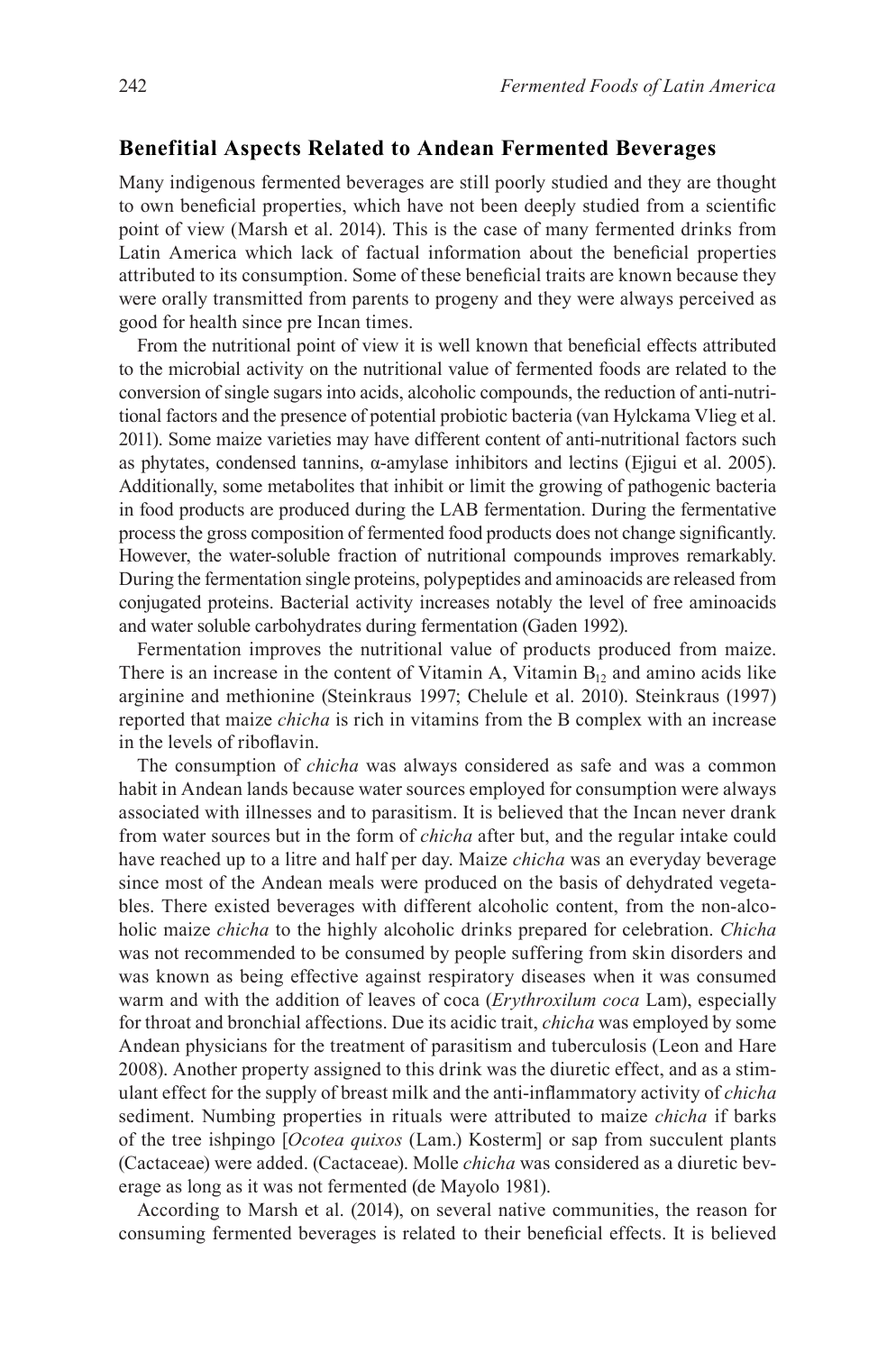that these effects are due to the synergistic action of several factors such as the raw materials used, the microbial community and the metabolites produced by them. However, further research is necessary to clarify this topic.

# **Latin America Fermented Beverages Today**

The term *chicha* in Latin America has always been associated to a traditional or indigenous beverage which may be an alcoholic or non-alcoholic drink. It can be produced from a single ingredient or by combining several ones. Whether roots, cereals, tubers, nuts or watery fruits were used, beverages are found to be very diverse. Spices can be added to give a special flavor and sugarcane is always employed in the elaboration. Thus bars of unrefined sugar cane became an important ingredient. The proportion and type of raw materials used in the elaboration varies according the geographical region. In Venezuela the expression *chicha* is commonly used for a beverage made of rice and milk that does not involve a fermentative process. It is a sweet and refreshing beverage sold in public markets. In the Andean states Tachira, Merida and Trujillo in Venezuela, *chicha* is made from maize flour, pineapple´s juice and skins, which are fermented with the maize wort. Cloves, cinnamon, and guava (*Psidium guajava* L.) are normally added. In Colombia a similar *chicha* is still traditionally made and sold in bars and restaurants. It can be an alcoholic drink or not. The spices employed in Colombian fermented beverages are peppermint leaves, marjoram and orange tree leaves. In the tropical regions of Ecuador *chicha* de yucca or cassava is a popular beverage prepared in rural communities and by aboriginal peoples. Cassava is harvested by hands, washed, peeled and crushed. Then, a sweet carrot´s puree (*Arracacia xanthorrhiza Bancr.* 1826) is added with the intention to accelerate the natural fermentation process. This last step can be done at different degrees and thus, a slightly sweet and acidic beverage can be obtained. At the beginning of the process the drink is sweet but acquires a yeasty smell as the days pass by. The beverage has a milky appearance. In the Ecuadorean hills *chicha de jora* is elaborated and sweetened with *panela*. In the Andean region of Ecuador a *chicha* made from quinoa, panela and pineapple juice is still traditionally produced. Cloves and allspice (*Pimienta dioica* (L.) Merr*.*) are also ingredients for this beverage. Peru has a vast diversity of *chichas.* At present, a non-alcoholic beverage is sold as *chicha morada*, which is produced artisanally and the process of its production has been industrialized for export overseas. This drink is found in markets as a ready to drink beverage or can be prepared from a powdered formula. Alcoholic *chichas* in Peru are prepared mainly with maize but they also can include other fruits and vegetables, especially in rural regions. With the black or purple maize cultivar, called *guiñapo,* a purple and sweet *chicha* is elaborated. The white *chicha* is made with several grains such as maize, cereals and spices. *Chicha* de cacao is elaborated during cacao harvesting season. *Chica de jora* can be the base for the elaboration of other kind of drinks. Smashed strawberries can be added to *Chicha de jora* and the drink *frutillada* is obtained. It can be added also with *chicha de maní* which is rich in oil. Bean flour, browned barley and quinoa can become ingredients in *chicha de jora*. In Peru *jora* is produced, packaged and commercialized overseas. Companies such as Inca´s Food and Arezzo produce and export bottled chicha. These products can be found even on the [Amazon.com](http://Amazon.com) web site. Peru is the main and most important producer of *chicha*. Markets for *chicha* are found in Europe and in the United States in which this preparation is sold as a ready to drink beverage or as a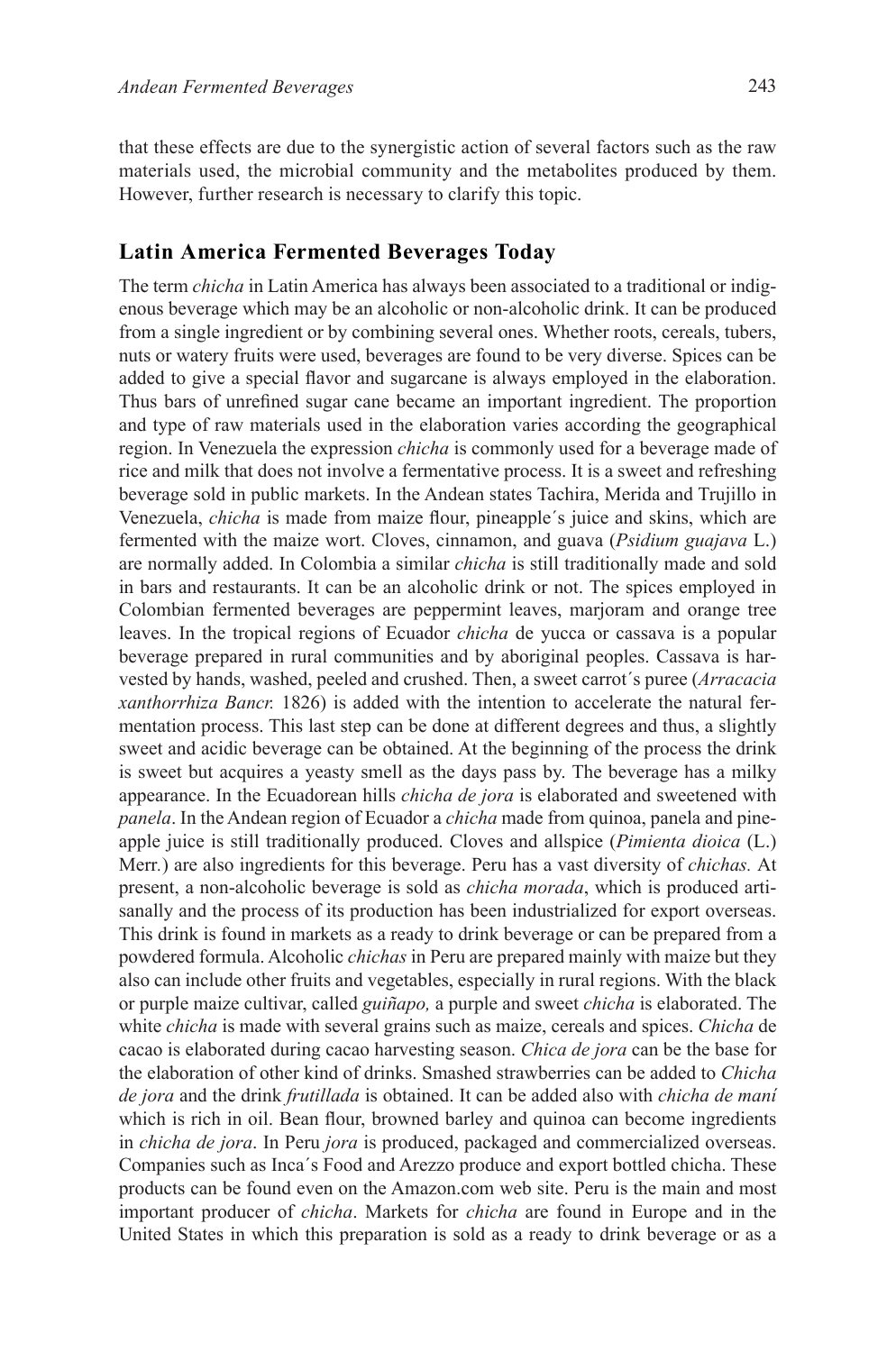seasoning due to its acidic taste. In Bolivia the most traditional and well known *chicha* is the maize *chicha* made from *jora*. Bolivia has an export trade of bottled *chicha* to the United States, Spain, Italy and Sweden. The production is still artisanal but in few cases the process has been fully industrialized. There are regulations that standardize physical-chemical and microbiological parameters in bottled *chicha*. In Argentina *chicha* is still an artisanal and traditional drink prepared mainly by northwestern communities. The production is carried out for traditional celebrations such as the carnival, the day of Dead and in the veneration of goddess Pachamama. *Chicha mukeada* is not allowed by regulatory law but is allowed to be prepared only with beer yeasts. The *chicha* prepared in northwest of Argentina has modifications introduced by Spaniards in some stages in the process. In this region the most traditional *chicha* is prepared on the basis of maize *criollo* and *jora*. Another well-known traditional fermented beverage found in the Northwest of Argentina is the *aloja. Aloja* is prepared from carobs from the tree called *algarrobo*. In central Chile, *chichas* are prepared from fruits, especially grapes and apples.

#### **Acknowledgments**

We would like to thank Ana Lúcia Barretto Penna, Luis Augusto Nero and Svetoslav Dimitrov Todorov for the invitation to participate in this book and for promoting the knowledge of traditional foods from Latin America.

# **References**

- Aguado L. and M. Cabana. (2006). Obtención y caracterización de una bebida alcohólica destilada a partir de chicha. Thesis, Universidad Nacional de Jujuy, San Salvador de Jujuy.
- Ayatse, J.O., O.U. Eka and E.T. Ifon. (1983). Chemical evaluation of the effect of roasting on the nutritive value of maize (*Zea mays*, Linn). Food Chemistry 12: 135–147.
- Battcock, M. and S. Azam-Ali. (1998). Fermented fruits and vegetables: A global perspective. Food and Agriculture Organization of the United Nations Rome. FAO Agricultural Services Bulletin, 134.
- Bewley, J.D. (2001). Seed germination and reserve mobilization. Encyclopedia of life sciences. Available at [http://rubisco.ugr.es/fisiofar/pagwebinmalcb/contenidos/](http://rubisco.ugr.es/fisiofar/pagwebinmalcb/contenidos/Tema27/seed_germination.pdf) [Tema27/seed\\_germination.pdf](http://rubisco.ugr.es/fisiofar/pagwebinmalcb/contenidos/Tema27/seed_germination.pdf)
- Biazus, J.P.M., R.R.D. Souza, J.E. Márquez, T.T. Franco, J.C.C. Santana and E.B. Tambourgi. (2009). Production and characterization of amylases from Zea May malt. Brazilian Archives of Biology and Technology 52(4): 991–1000.
- Browne, C.A. (1935). The chemical industries of the American aborigines. Isis,23(2), 406–424.
- Chelule, P.K., H.P. Mbongwa, S. Carries and N. Gqaleni. (2010). Lactic acid fermentation improves the quality of amahewu, a traditional South African maize-based porridge. Food Chemistry 122(3): 656–661.
- Colehour, A.M., J.F. Meadow, M.A. Liebert, T.J. Cepon-Robins, T.E. Gildner, S.S. Urlacher and L.S. Sugiyama. (2014). Local domestication of lactic acid bacteria via cassava beer fermentation. Peer J, 2:e479; DOI 10.7717/peerj.479.
- Cox, L.J., B. Caicedo, V. Vanos, E. Heck, S. Hofstaetter and J.L. Cordier. (1987). A catalogue of some Ecuadorean fermented beverages, with notes on their microflora. MIRCEN Journal of Applied Microbiology and Biotechnology 3(2): 143–153.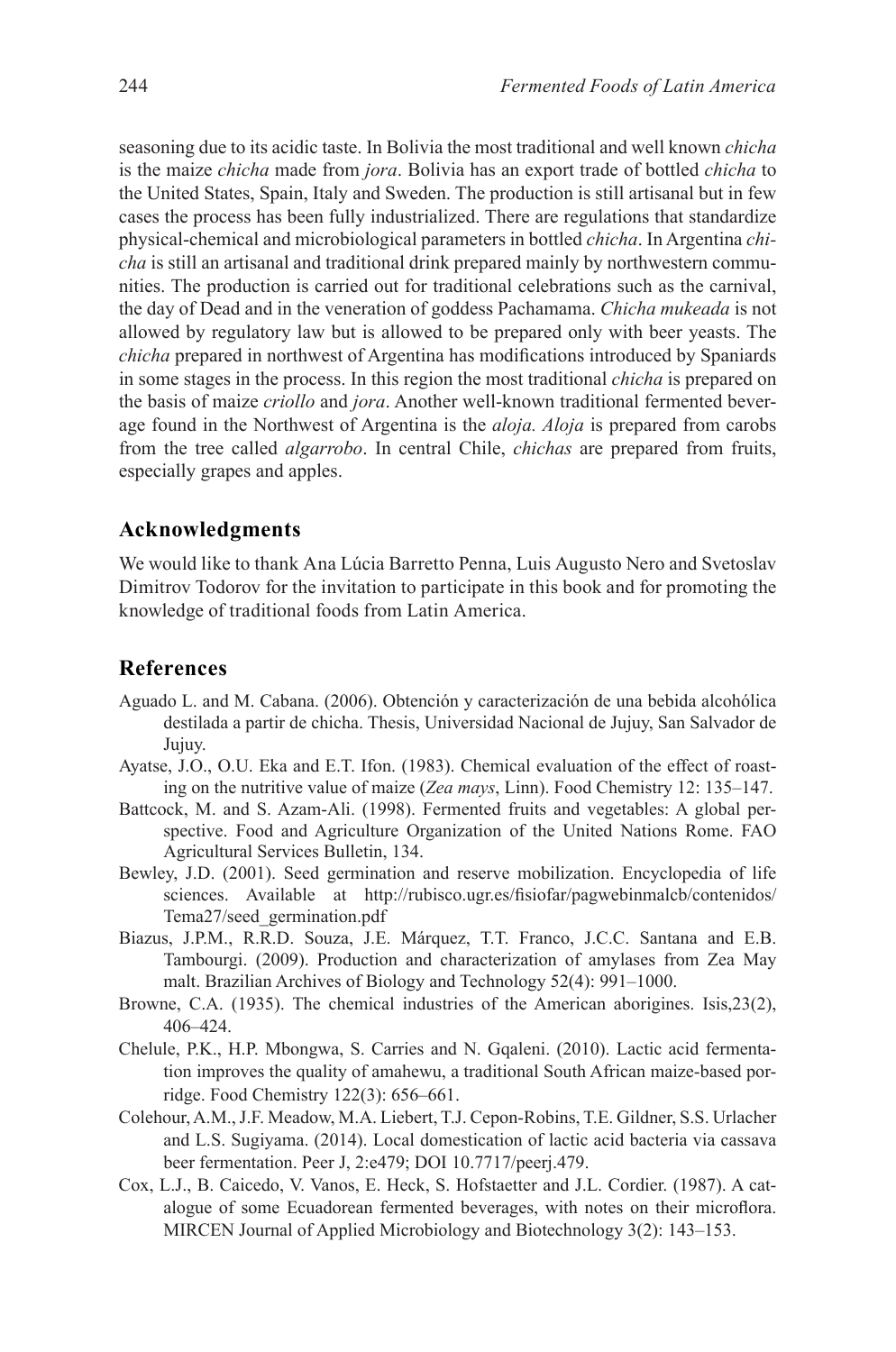- Cutler, H.C. and M. Cardenas. (1947). Chicha, a native South American beer. Botanical Museum Leaflets, 13: 33–60.
- de Leon Pinelo, A. (1636). Question moral: si el chocolate quebranta el ayuno eclesiástico: tratase de otras bebidas i confecciones que usan en varias provincias. Por la viuda de Iuan Gonçalez.
- de Mayolo, S.E.A. (1981) La nutrición en el antiguo Perú*.* Sociedad Geografica de Lima, Lima.
- Dirar, H.A. (1993). The indigenous fermented foods of the Sudan: a study in African food and nutrition. CAB International, Wallington.
- Ejigui, J., L. Savoie, J. Marin, T. Desrosiers. (2005). Beneficial changes and drawbacks of a traditional fermentation process on chemical composition and antinutritional factors of yellow maize (*Zea mays*). Journal of Biological Science 5(5): 590-596.
- Elizaquível, P., A. Pérez-Cataluña, A. Yépez, C. Aristimuño, E. Jiménez, P.S. Cocconcelli, and R. Aznar. (2015). Pyrosequencing vs. culture-dependent approaches to analyze lactic acid bacteria associated to chicha, a traditional maize-based fermented beverage from Northwestern Argentina. International Journal of Food Microbiology 198: 9–18.
- Gade W.D. (1975). Plants, Man and the Land in the Vilcanota Valley of Peru. Dr. W. Junk B.V., Publishers, The Hague.
- Gaden, E.L. (1992). Applications of Biotechnology in Traditional Fermented Food. Panel on the Applications of Biotechnology to Traditional Fermented Foods. National Academic Press, Washington D.C.
- Gastineau, G.F., W.F. Darby and T.B. Turner. (1979). Fermented food beverages in Nutrition, Academic Press. Washington D.C.
- Goldstein, D.J. and R.C. Coleman. (2004). *Schinus molle L. (Anacardiaceae)* chicha production in the central Andes. Economic Botany 58: 523–529.
- Haehn, H. (1956). Bioquímica de las fermentaciones. Aguilar Madrid.
- Hayashida, F.M. (2008). Ancient beer and modern brewers: Ethnoarchaeological observations of chicha production in two regions of the North Coast of Peru. Journal of Anthropological Archaeology 27: 161–174.
- Lantos, I., J.E. Spangenberg. M.A. Giovannetti. N. Ratto and M.S. Maier. (2015). Maize consumption in pre-Hispanic south-central Andes: chemical and microscopic evidence from organic residues in archaeological pottery from western Tinogasta (Catamarca, Argentina). Journal of Archaeological Science 55: 83–99.
- Leibowicz, I. (2013). "Una chichería en la Quebrada de Humahuaca" El caso de Juella, Jujuy, Argentina. Intersecciones en Antropología 14: 409–422.
- León, R., and B. Hare. (2008). Chicha Peruana: una bebida, una cultura. Universidad de San Martín de Porres, Fondo Editorial, Lima.
- López-Arboleda, W.A. and M. Ramírez-Castrillón. (2010). Diversidad de levaduras asociadas a chichas tradicionales de Colombia. Revista Colombiana de Biotecnología 12(2): 176-186.
- Marsh, A.L., C. Hill, R.P. Ross and P.D. Cotter. (2014). Fermented beverages with health promoting potential: Past and Future perspectives. Trends in Food Science and Technology 38: 113–124.
- McGovern, P.E., J. Zhang, J. Tang, Z. Zhang, G.R. Hall, R.A. Moreau, A. Nuñez, E.D. Butrym, M.P. Richards, C. Wang, G. Cheng, Z. Zhao and C. Wang. (2004). Fermented beverages of pre-and proto-historic China. Proceedings of the National Academy of Sciences of the United States of America 101: 17593–17598.
- Nicholson, G.E. (1960). Chicha maize types and Chicha manufacture in Peru. Economic Botany 14: 290–299.